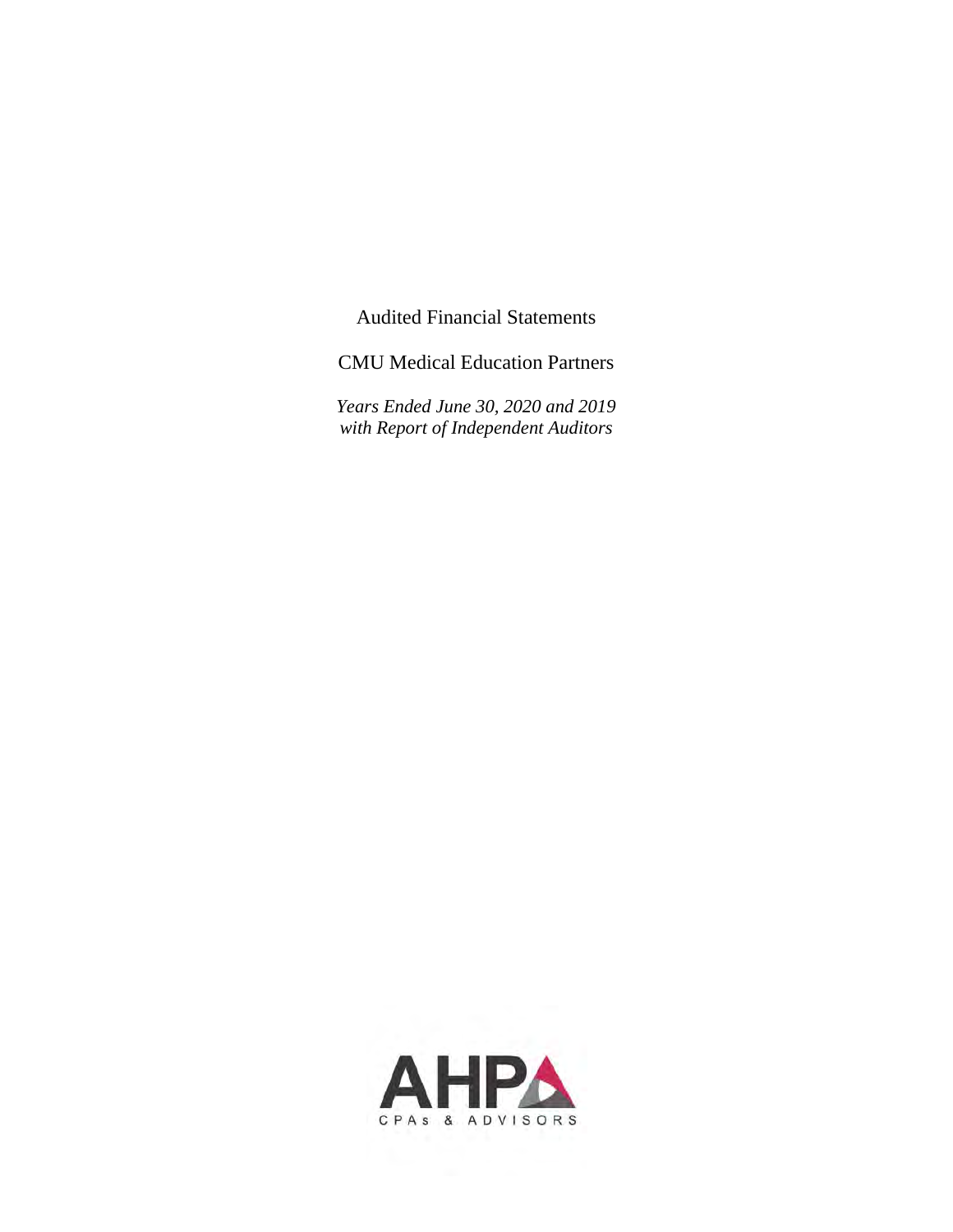**Audited Financial Statements** 

Years Ended June 30, 2020 and 2019

# **Contents**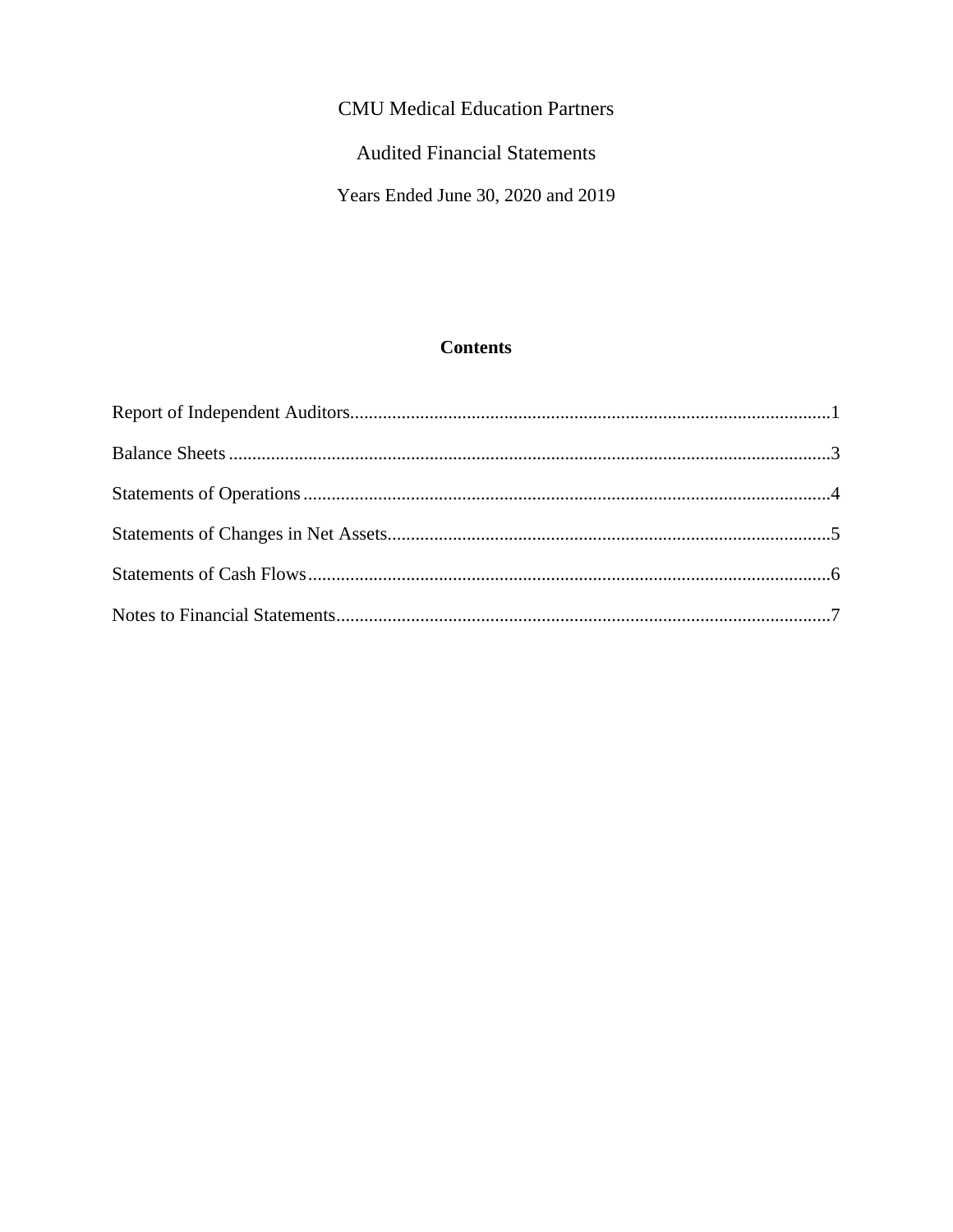

# ANDREWS HOOPER PAVLIK PLC

5300 GRATIOT ROAD | SAGINAW, MI 48638 p: 989.497.5300 | f: 989.497.5353 | www.ahpplc.com

# Report of Independent Auditors

To the Board of Trustees of CMU Medical Education Partners

### **Report on the Financial Statements**

We have audited the accompanying financial statements of Saginaw Cooperative Hospitals Inc. d/b/a CMU Medical Education Partners, which comprise the balance sheets as of June 30, 2020 and 2019, and the related statements of operations, changes in net assets, and cash flows for the years then ended, and the related notes to the financial statements.

### **Management's Responsibility for the Financial Statements**

Management is responsible for the preparation and fair presentation of these financial statements in accordance with accounting principles generally accepted in the United States of America; this includes the design, implementation, and maintenance of internal control relevant to the preparation and fair presentation of financial statements that are free from material misstatement, whether due to fraud or error.

#### **Auditors' Responsibility**

Our responsibility is to express an opinion on these financial statements based on our audits. We conducted our audits in accordance with auditing standards generally accepted in the United States of America. Those standards require that we plan and perform the audits to obtain reasonable assurance about whether the financial statements are free of material misstatement.

An audit involves performing procedures to obtain audit evidence about the amounts and disclosures in the financial statements. The procedures selected depend on the auditor's judgment, including the assessment of the risks of material misstatement of the financial statements, whether due to fraud or error. In making those risk assessments, the auditor considers internal control relevant to the entity's preparation and fair presentation of the financial statements in order to design audit procedures that are appropriate in the circumstances, but not for the purpose of expressing an opinion on the effectiveness of the entity's internal control. Accordingly, we express no such opinion. An audit also includes evaluating the appropriateness of accounting policies used and the reasonableness of significant accounting estimates made by management, as well as evaluating the overall presentation of the financial statements.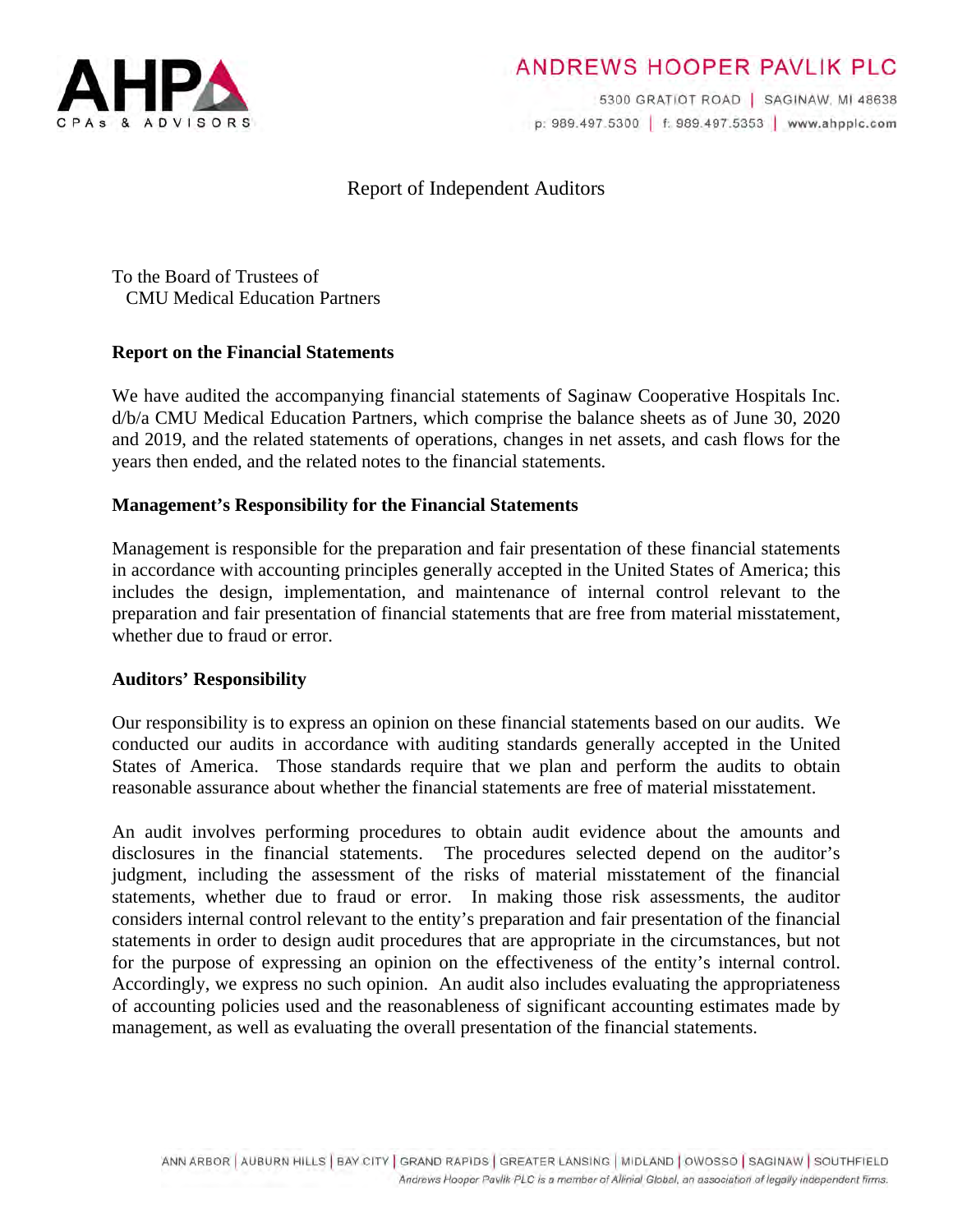We believe that the audit evidence we have obtained is sufficient and appropriate to provide a basis for our audit opinion.

### **Opinion**

In our opinion, the financial statements referred to above present fairly, in all material respects, the financial position of CMU Medical Education Partners as of June 30, 2020 and 2019, and the statements of its operations, changes in its net assets, and its cash flows for the years then ended in accordance with accounting principles generally accepted in the United States of America.

Andrews Hooper Taulik PLC

Saginaw, Michigan August 19, 2020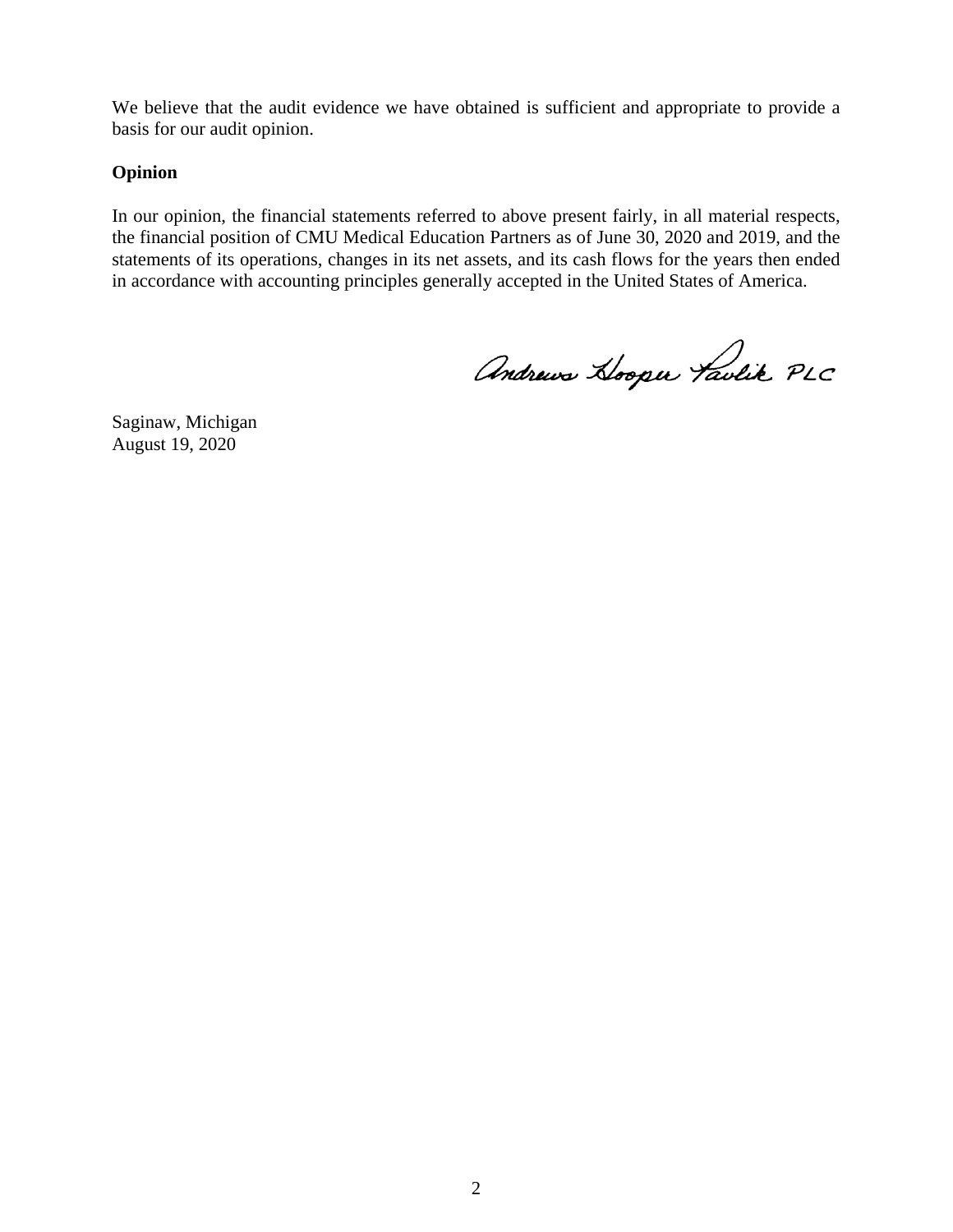# Balance Sheets

|                                                       | June 30 |            |                           |            |
|-------------------------------------------------------|---------|------------|---------------------------|------------|
|                                                       |         | 2020       |                           | 2019       |
| <b>Assets</b>                                         |         |            |                           |            |
| Current assets:                                       |         |            |                           |            |
| Cash and cash equivalents                             | \$      | 8,985,707  | $\boldsymbol{\mathsf{S}}$ | 2,296,565  |
| Cash - designated funds                               |         | 121,075    |                           | 51,040     |
| Accounts receivable patient services                  |         | 488,451    |                           | 1,083,972  |
| Receivables - member hospitals                        |         | 599,031    |                           | 665,146    |
| Receivables - funding support                         |         | 490,049    |                           | 1,105,432  |
| Prepaid expenses                                      |         | 742,620    |                           | 1,162,144  |
| Total current assets                                  |         | 11,426,933 |                           | 6,364,299  |
| Investments                                           |         | 815,760    |                           | 797,523    |
| Total assets whose use is limited                     |         | 815,760    |                           | 797,523    |
| Other assets                                          |         | 13,540     |                           | 1,611,830  |
| Leasehold improvements, furniture, and equipment, net |         | 1,574,060  |                           | 1,634,330  |
| <b>Total assets</b>                                   |         | 13,830,293 | \$                        | 10,407,982 |
|                                                       |         |            |                           |            |
| <b>Liabilities and net assets</b>                     |         |            |                           |            |
| <b>Current liabilities:</b>                           |         |            |                           |            |
| Accounts payable                                      | \$      | 242,985    | $\mathbb{S}$              | 310,266    |
| Payroll and related liabilities                       |         | 2,908,172  |                           | 2,488,101  |
| Other payables                                        |         | 34,026     |                           | 299,704    |
| Note payable                                          |         | 5,049,500  |                           |            |
| Deferred revenue                                      |         | 519,354    |                           | 747,953    |
| Total current liabilities                             |         | 8,754,037  |                           | 3,846,024  |
| Malpractice liability                                 |         | 200,000    |                           | 200,000    |
| <b>Total liabilities</b>                              |         | 8,954,037  |                           | 4,046,024  |
|                                                       |         |            |                           |            |
| Net assets:                                           |         |            |                           |            |
| Without donor restrictions                            |         | 4,876,256  |                           | 6,361,958  |
| Total net assets                                      |         | 4,876,256  |                           | 6,361,958  |
| Total liabilities and net assets                      |         | 13,830,293 | \$                        | 10,407,982 |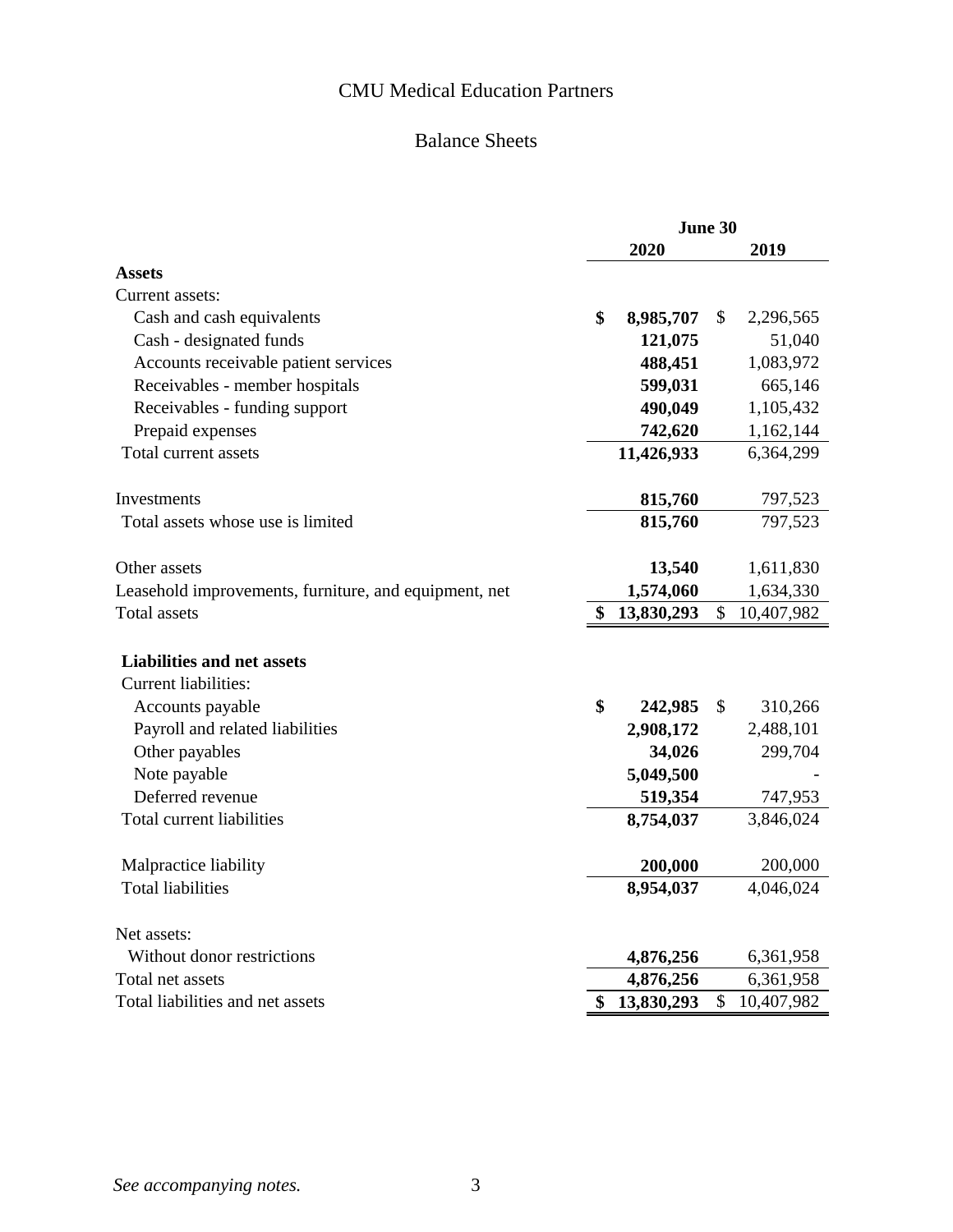# Statements of Operations

|                                                                                      | <b>Year Ended June 30</b> |              |    |            |
|--------------------------------------------------------------------------------------|---------------------------|--------------|----|------------|
|                                                                                      |                           | 2020         |    | 2019       |
| Revenue and other support:                                                           |                           |              |    |            |
| Net patient service revenue                                                          | \$                        | 10,950,539   | \$ | 11,188,626 |
| Quality incentive programs                                                           |                           | 2,275,089    |    | 1,545,446  |
| Contract revenue                                                                     |                           | 11,924,144   |    | 11,948,964 |
| Member hospital contributions                                                        |                           | 19,404,048   |    | 17,364,738 |
| Other revenue                                                                        |                           | 1,833,003    |    | 1,976,910  |
| Total unrestricted revenues and other support                                        |                           | 46,386,823   |    | 44,024,684 |
| Operating expenses:                                                                  |                           |              |    |            |
| Salaries, wages, and payroll taxes                                                   |                           | 32, 357, 959 |    | 29,802,101 |
| <b>Employee benefits</b>                                                             |                           | 5,648,530    |    | 4,566,362  |
| Other employee benefits                                                              |                           | 80,706       |    | 103,340    |
| Recruiting                                                                           |                           | 366,141      |    | 352,843    |
| Clinical supplies                                                                    |                           | 704,715      |    | 689,993    |
| Office supplies                                                                      |                           | 67,073       |    | 104,313    |
| Educational supplies and services                                                    |                           | 418,791      |    | 428,596    |
| Consulting and contractual services                                                  |                           | 1,545,632    |    | 1,973,844  |
| Communications                                                                       |                           | 264,786      |    | 276,494    |
| Continuing medical education                                                         |                           | 377,825      |    | 411,803    |
| Education, conferences and travel                                                    |                           | 478,860      |    | 446,961    |
| Grant expenses                                                                       |                           | 367,429      |    | 688,690    |
| Insurance                                                                            |                           | 912,078      |    | 864,819    |
| Facility and equipment                                                               |                           | 2,056,492    |    | 2,098,654  |
| Other expenses                                                                       |                           | 113,504      |    | 165,856    |
| Depreciation                                                                         |                           | 381,753      |    | 376,169    |
| Patient bad debt expense                                                             |                           | 224,655      |    | 481,013    |
| Total operating expenses                                                             |                           | 46,366,929   |    | 43,831,851 |
| Revenue and other support over (under) operating expenses<br>Other revenue (expense) |                           | 19,894       |    | 192,833    |
| Adjustment for medical funding receivable                                            |                           | (1,505,596)  |    |            |
| Professional liability expense                                                       |                           |              |    | (315, 639) |
| Decrease in net assets without donor restrictions                                    |                           | (1,485,702)  |    | (122, 806) |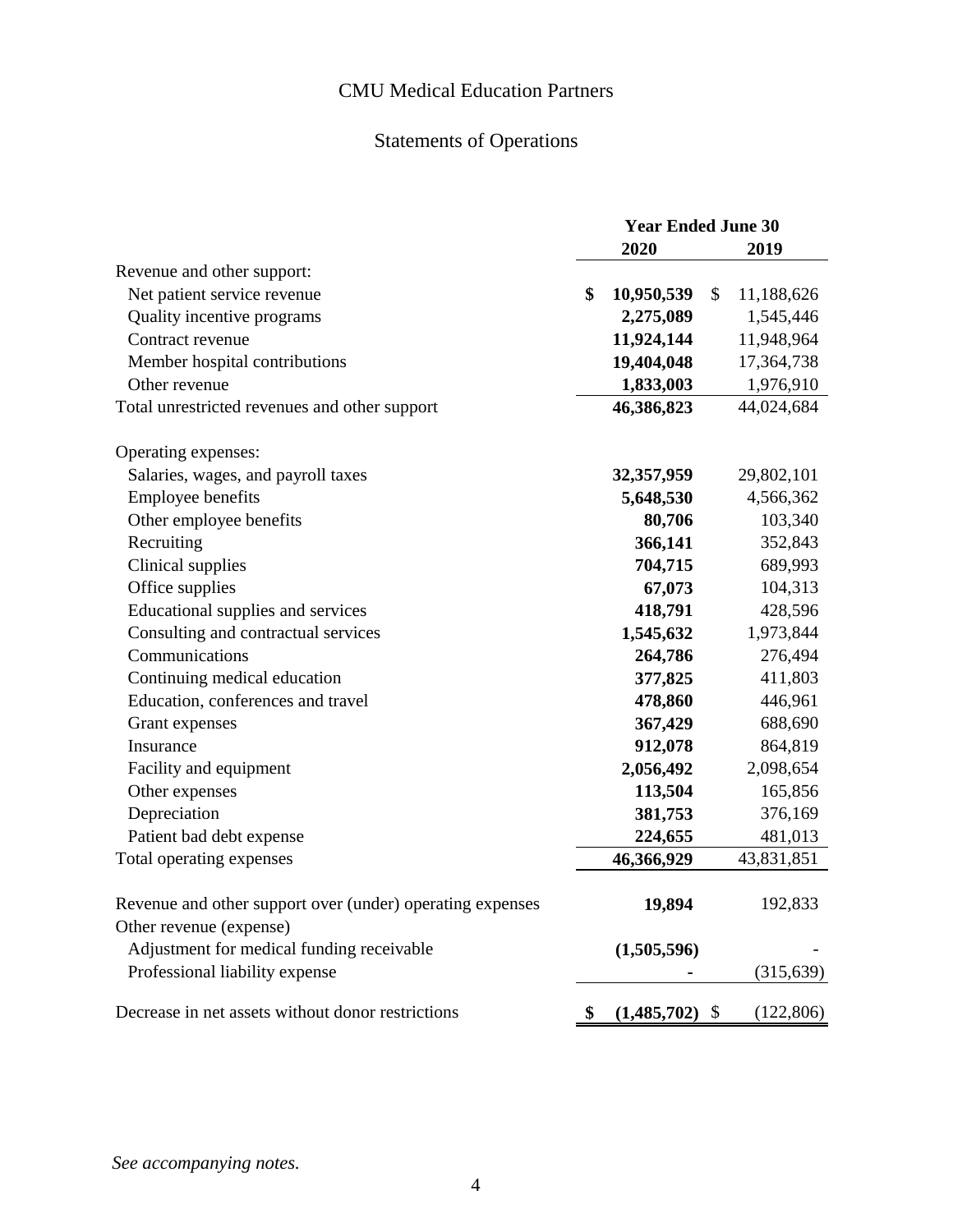Statements of Changes in Net Assets

Year Ended June 30, 2020 and 2019

# **Net Assets Without Donor Restrictions**

|                             |                 | <b>Total</b>      |
|-----------------------------|-----------------|-------------------|
|                             | Undesignated    | <b>Net Assets</b> |
| Net assets at July 1, 2018  | \$<br>6,484,764 | 6,484,764         |
| Revenues under expenses     | (122, 806)      | (122, 806)        |
| Net assets at June 30, 2019 | 6,361,958       | 6,361,958         |
| Revenues under expenses     | (1,485,702)     | (1,485,702)       |
| Net assets at June 30, 2020 | 4,876,256       | 4,876,256         |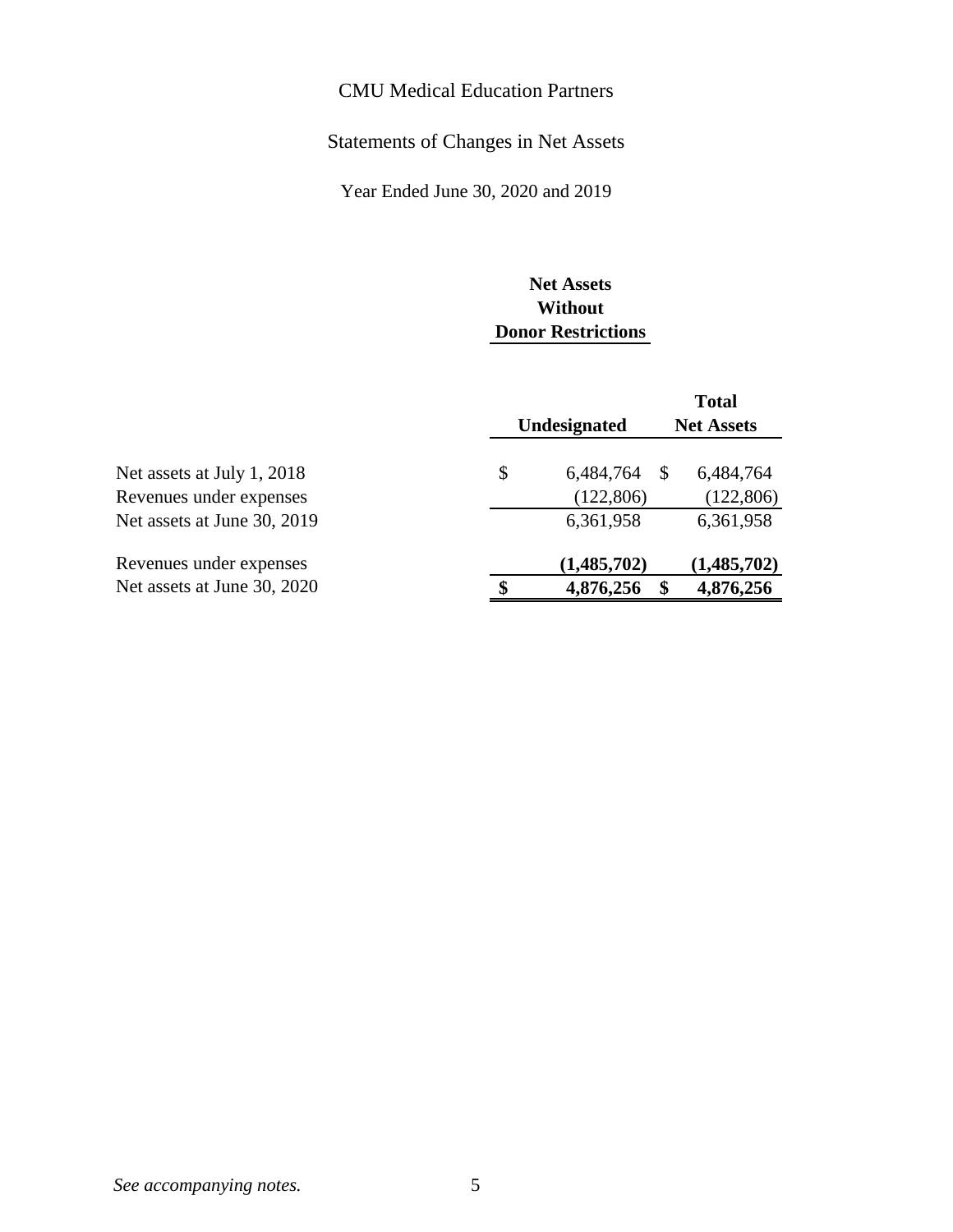# Statements of Cash Flows

|                                                               | <b>Year Ended June 30</b> |                  |    |            |
|---------------------------------------------------------------|---------------------------|------------------|----|------------|
|                                                               |                           | 2020             |    | 2019       |
| <b>Operating activities</b>                                   |                           |                  |    |            |
| Net change in net assets without donor restrictions           | \$                        | $(1,485,702)$ \$ |    | (122,806)  |
| Adjustments to reconcile net change in net assets without     |                           |                  |    |            |
| donor restrictions to net cash from operating activities:     |                           |                  |    |            |
| Depreciation                                                  |                           | 381,753          |    | 376,169    |
| Noncash donation of equipment                                 |                           | (250,000)        |    |            |
| Adjustment to medical funding receivable                      |                           | 1,505,596        |    |            |
| Net unrealized gain on investments                            |                           | (8, 860)         |    | (13, 925)  |
| Change in assets and liabilities:                             |                           |                  |    |            |
| Patient accounts receivable                                   |                           | 595,521          |    | (224, 984) |
| Other receivables                                             |                           | 681,498          |    | (245, 946) |
| Prepaid expenses                                              |                           | 419,524          |    | (396, 283) |
| Other assets                                                  |                           | 92,694           |    | (663, 814) |
| Accounts payable                                              |                           | (67, 281)        |    | (146, 059) |
| Other accrued liabilities and payroll and related liabilities |                           | 154,393          |    | 801,143    |
| Estimated professional liability under self-insurance         |                           |                  |    | 124,100    |
| Deferred revenue                                              |                           | (228, 599)       |    | 600,940    |
| Net cash from operating activities                            |                           | 1,790,537        |    | 88,535     |
| <b>Investing activities</b>                                   |                           |                  |    |            |
| Purchases of leasehold improvements, furniture, and equipment |                           | (71, 483)        |    | (318, 867) |
| Net change in Board designated funds                          |                           |                  |    | 131,143    |
| Net additions to investments                                  |                           | (9,377)          |    | (21,038)   |
| Net cash from investing activities                            |                           | (80, 860)        |    | (208, 762) |
| <b>Financing activities</b>                                   |                           |                  |    |            |
| PPP loan proceeds                                             |                           | 5,049,500        |    |            |
| Net cash from financing activities                            |                           | 5,049,500        |    |            |
| Net change in cash                                            |                           | 6,759,177        |    | (120, 227) |
| Cash and cash equivalents at beginning of period              |                           | 2,347,605        |    | 2,467,832  |
| Cash and cash equivalents at end of period                    | \$                        | 9,106,782        | \$ | 2,347,605  |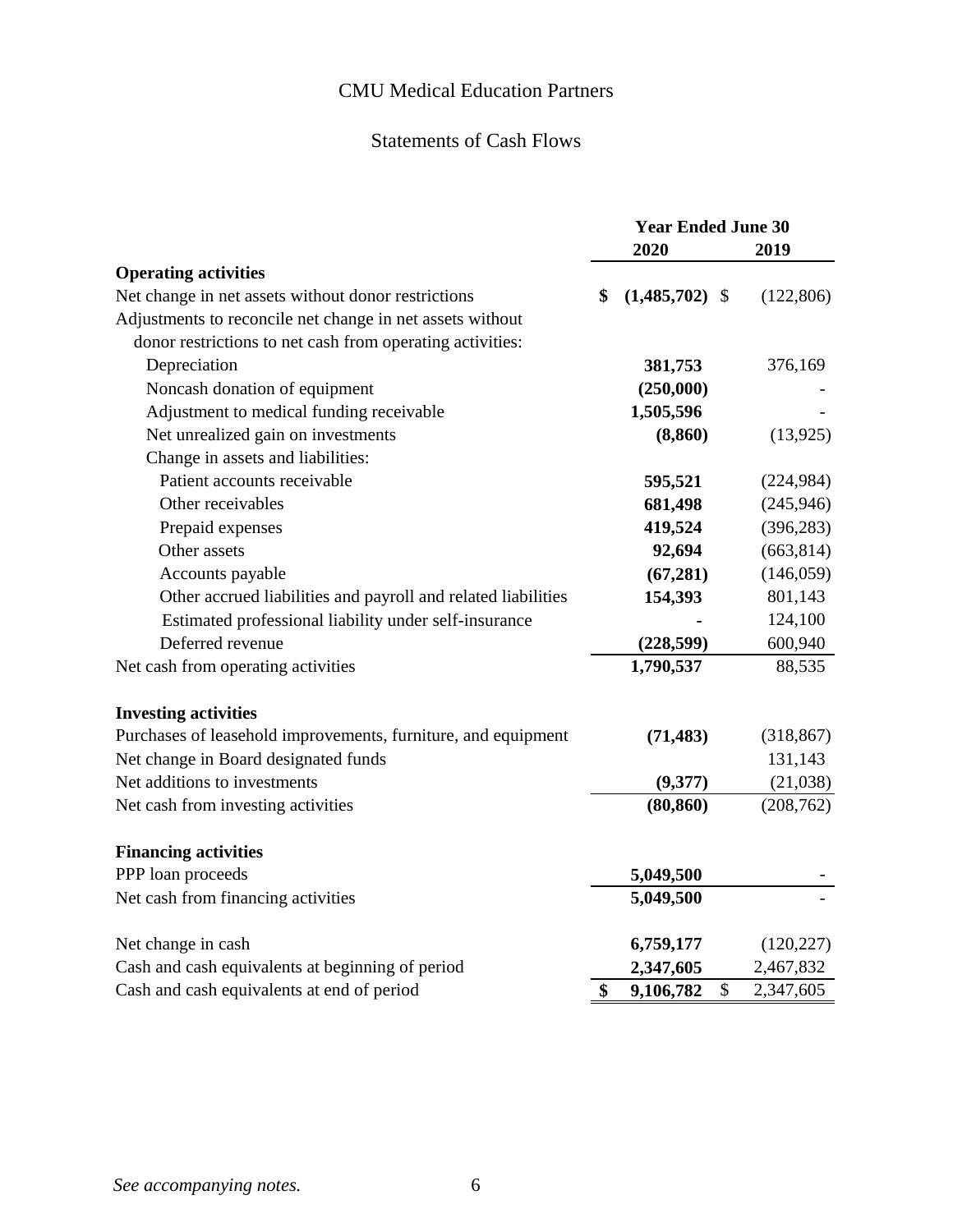#### Notes to Financial Statements

June 30, 2020

#### **1. Summary of Accounting Policies**

#### **Organization and Nature of Operations**

Saginaw Cooperative Hospitals, Inc. (Corporation), d/b/a CMU Medical Education Partners is a Michigan nonprofit corporation located in Saginaw, Michigan. The Corporation was incorporated in Michigan in 1968 and is a tax-exempt organization pursuant to  $\S501(c)(3)$  of the Internal Revenue Code. The Corporation is organized on a non-stock membership basis. Effective January 1, 2011 the Corporation is subject to a Members' Agreement that provides Central Health Advancement Solutions (CHAS) with a 90% membership interest in CMU Medical Education Partners (CMU Partners); Ascension St. Mary's Hospital, Inc. (St. Mary's) with a 5% membership interest; and Covenant Medical Center, Inc. (Covenant) with a 5% membership interest. All members are entitled to vote on any matter reserved to them in accordance with their membership interests. CHAS is a Michigan nonprofit corporation organized on a non-stock membership basis. The sole member of CHAS is the Board of Trustees of Central Michigan University.

The purpose of the Corporation is to integrate medical education, research, and service primarily for the training of medical residents and other medical related personnel. The two member hospitals, Covenant and St. Mary's, both of Saginaw, have provided greater than 50 percent of the total support of the Corporation. The Corporation operates under a Master Affiliation Agreement (Agreement) between the Corporation, St. Mary's, and Covenant. The current Agreement, and its amendments, which were effective through June 30, 2020, has covered the operation and funding of the Corporation's medical residency program as it relates to training the hospitals' medical residents. A new Agreement became effective July 1, 2020.

#### **Cash and Cash Equivalents**

For purposes of the statements of cash flows, cash and cash equivalents consists of savings and checking account balances and cash accounts classified as designated accounts.

#### **Use of Estimates**

The preparation of financial statements in conformity with accounting principles generally accepted in the United States of America requires management to make estimates and assumptions that affect the amounts reported in the financial statements and accompanying notes. Actual results could differ from those estimates.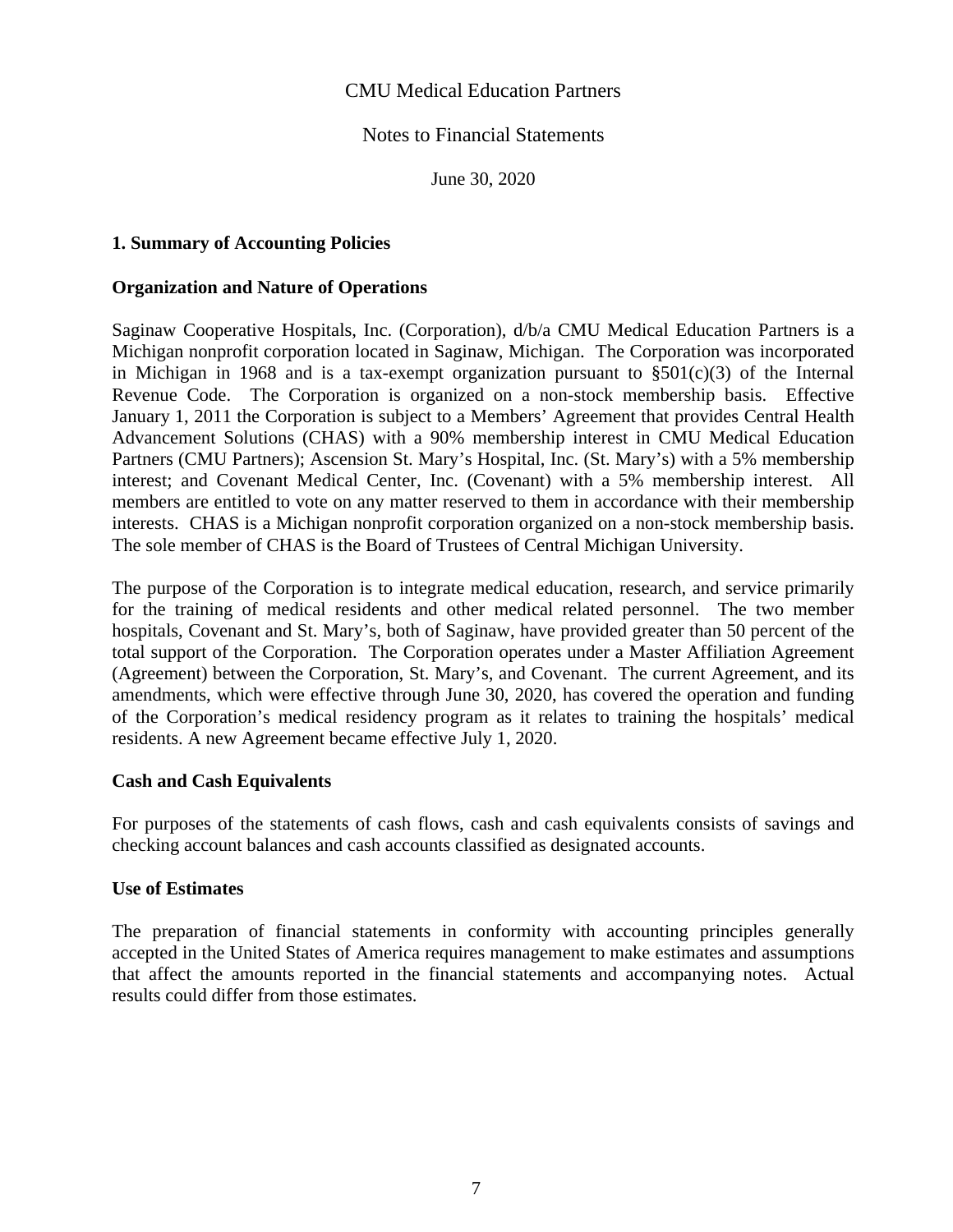#### Notes to Financial Statements

June 30, 2020

#### **1. Summary of Accounting Policies (continued)**

#### **Basis of Accounting and Presentation**

The financial statements of the Corporation have been prepared in accordance with accounting principles generally accepted in the United States of America (U.S. GAAP), which require the Corporation to report information regarding its financial position and activities according to the following mutually exclusive net asset classifications:

**Net assets without donor restrictions:** Net assets that are not subject to donor-imposed restrictions and may be expended for any purpose in performing the primary objectives of the organization. These net assets may be used at the discretion of the Corporation's management and the Board of Directors.

**Net assets with donor restrictions:** Net assets subject to stipulations imposed by donors and grantors. Some donor restrictions are temporary in nature; those restrictions will be met by actions of the Corporation or by the passage of time. Other donor restrictions are perpetual in nature, whereby the donor has stipulated the funds be maintained in perpetuity.

Donor restricted contributions are reported as increases in net assets with donor restrictions. When a restriction expires, net assets are reclassified from net assets with donor restrictions to net assets without donor restrictions in the statements of operations.

**Measure of operations** – The statements of operations reports all changes in net assets, including changes in net assets from operating and nonoperating activities. Operating activities consist of those items attributable to the Corporation's ongoing medical services and interest and dividends earned on investments. Nonoperating activities are limited to resources that generate return from investments and other activities considered to be of a more unusual or nonrecurring nature.

#### **Donor-Restricted Gifts**

Unconditional promises to give cash and other assets to the Corporation are reported at fair value at the date the promise is received. Conditional promises to give and indications of intentions to give are reported at fair value at the date the gift is received. Gifts are reported as net assets with donor restrictions support if they are received with donor stipulations that limit the use of the contributions. When a donor restriction expires, net assets with donor restrictions are reclassified as net assets without donor restrictions and reported in the statement of operations as net assets released from restrictions. Donor-restricted contributions whose restrictions are met within the same year as received are reported as unrestricted contributions in the accompanying financial statements. There were no net assets with donor restrictions at June 30, 2020 or 2019.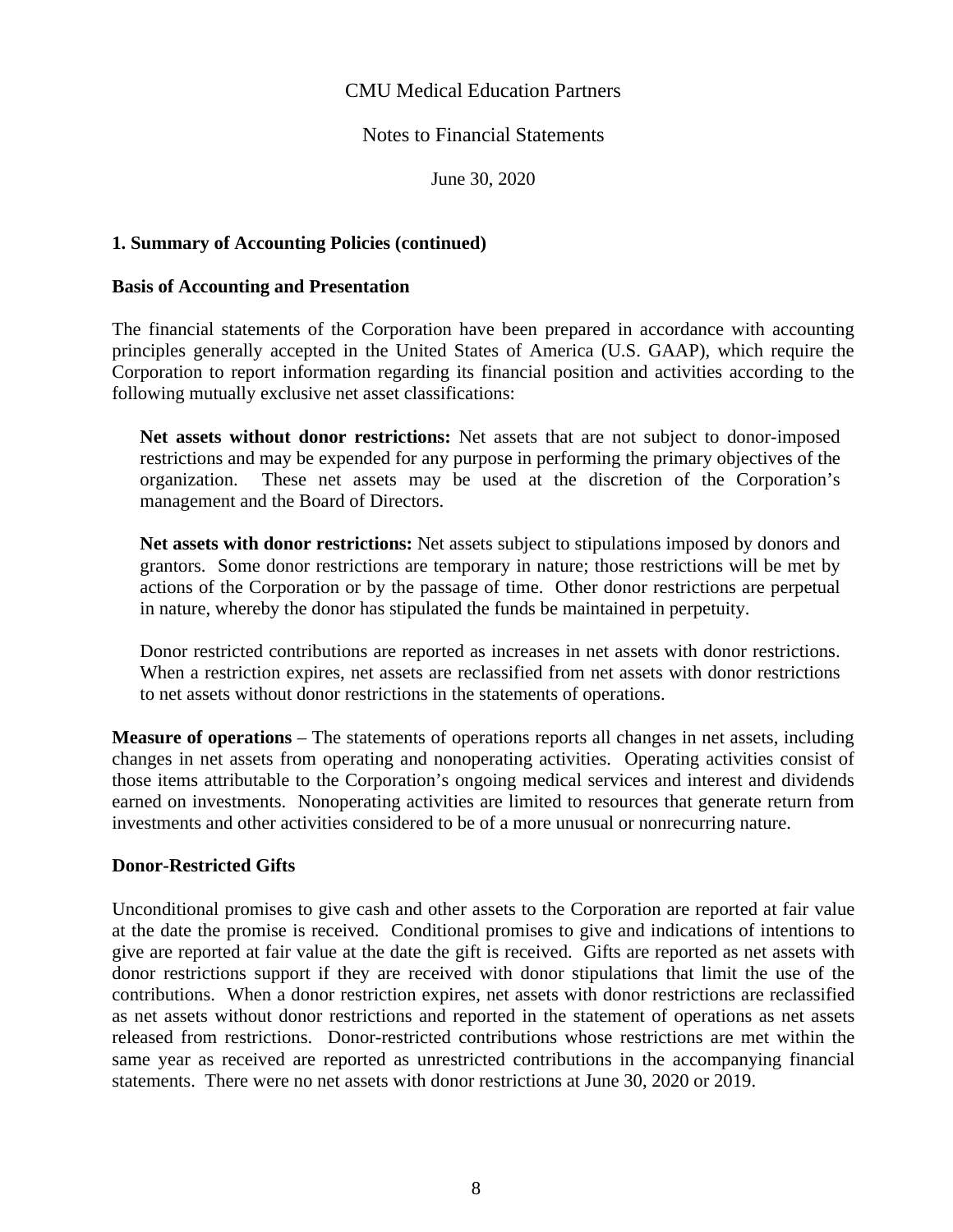### Notes to Financial Statements

June 30, 2020

#### **1. Summary of Accounting Policies (continued)**

#### **Fair Value Measurements**

Fair value is defined as the price that would be received to sell an asset or paid to transfer a liability in an orderly exchange between market participants. Authoritative guidance requires that fair value measurements incorporate all assumptions that market participants would use in pricing an asset or liability, including assumptions about risk. Authoritative guidance establishes a fair value hierarchy that prioritizes inputs used to measure fair value according to their observability in the market.

Level 1 – Quoted prices (unadjusted) for identical assets or liabilities in active markets that the entity has the ability to access as of the measurement date.

Level 2 – Significant other observable inputs other than Level 1 prices such as quoted prices for similar assets or liabilities in active markets; quoted prices for identical or similar assets or liabilities in inactive markets; or other inputs that are observable or can be corroborated by observable market data.

Level 3 – Significant unobservable inputs that reflect a company's own assumptions about the assumptions that market participants would use in pricing an asset or liability.

In determining the appropriate levels, the Corporation performs a detailed analysis of the assets and liabilities that are subject to fair value measurement. At each reporting period, all assets and liabilities for which the fair value measurement is based on significant unobservable inputs are classified as Level 3.

For the fiscal year ended June 30, 2020 and 2019, the application of valuation techniques applied to similar assets and liabilities has been consistent.

#### **Investments**

Investments in equity securities with readily determinable fair values and all investments in debt securities are measured at fair value based on quoted market prices as of the balance sheet date. Investment income or loss (including realized gains and losses on investments, interest, and dividends) is included in revenues and other support over (under) operating expenses unless the income or loss is restricted by donor or law. Unrealized gains and losses on investments are included as part of revenues and other support over (under) operating expenses.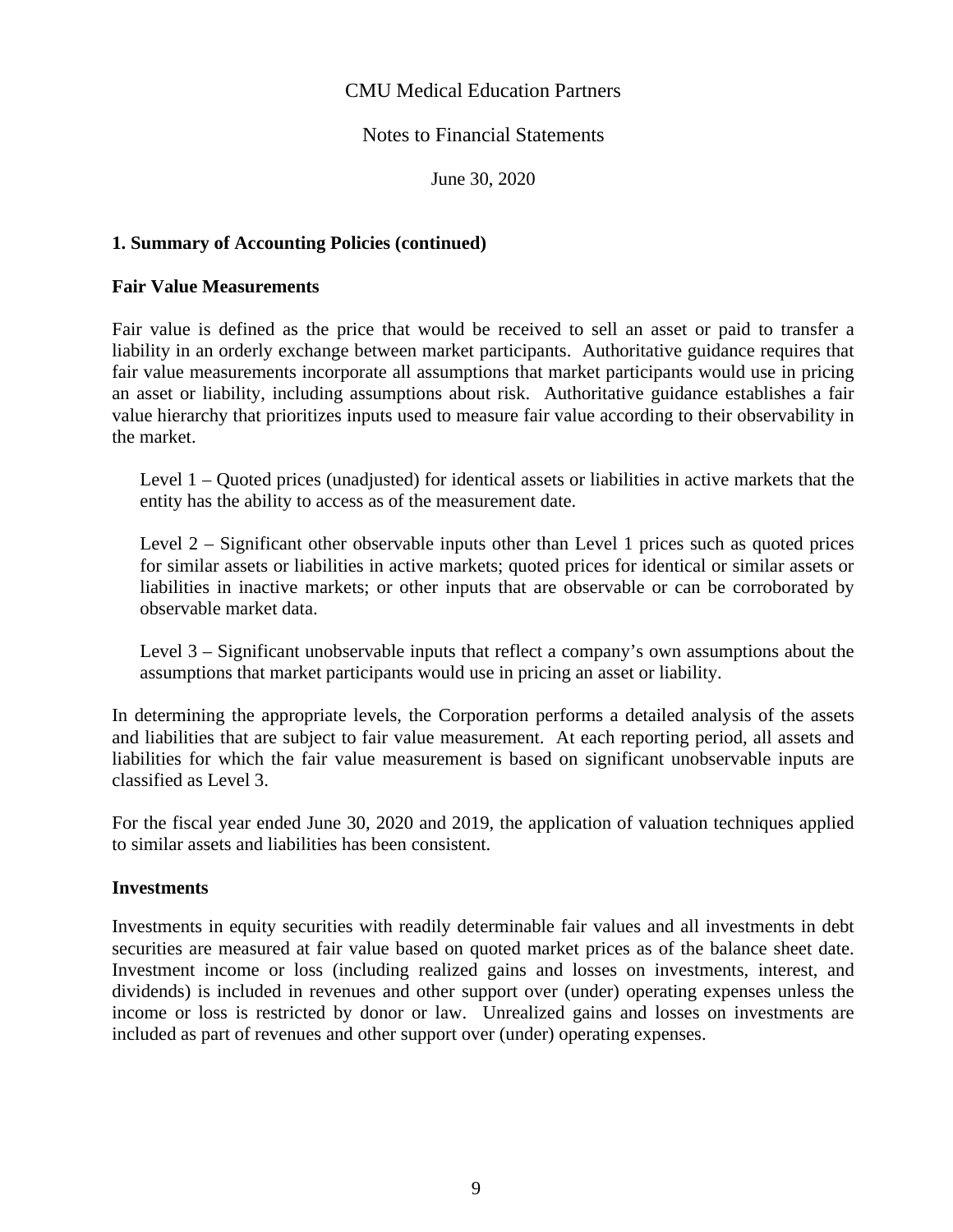# Notes to Financial Statements

June 30, 2020

#### **1. Summary of Accounting Policies (continued)**

### **Revenues and Other Support Over (Under) Operating Expenses**

The statements of operations include revenues and other support over (under) operating expenses. Changes in net assets without donor restrictions, which are excluded from revenues and other support over (under) operating expenses, include unrealized gains and losses on investments whose use is limited.

#### **Deposits with Financial Institutions**

The Corporation maintains interest-bearing deposits, with a bank located in Saginaw, Michigan, which are recorded in the financial statements as cash and funds held by the trustee. At year end and at times during the year, the Corporation had balances in these accounts that exceeded federal deposit insurance limits.

#### **Significant Concentrations of Credit Risk**

Financial instruments which potentially subject the Corporation to concentrations of credit risk consist principally of cash and investments included in assets whose use is limited. The Corporation invests temporary cash in money market securities in various banks, commercial paper of industrial and other companies with high credit ratings, and securities backed by the United States Government. The Corporation holds the majority of its investments in equity and fixed income mutual funds. Included in investments are eight equity mutual funds and six fixed income mutual funds that represent substantially all of total investments at June 30, 2020 and 2019

#### **Leasehold Improvements, Furniture, and Equipment**

Leasehold improvements, furniture, and equipment are stated at cost. Leasehold improvements, furniture, and equipment purchases in excess of \$500 are depreciated over their estimated useful lives using the straight-line method. Assets under capital lease obligations are amortized on the straight-line method over the estimated useful lives of the related assets. Such amortization is included in depreciation in the financial statements.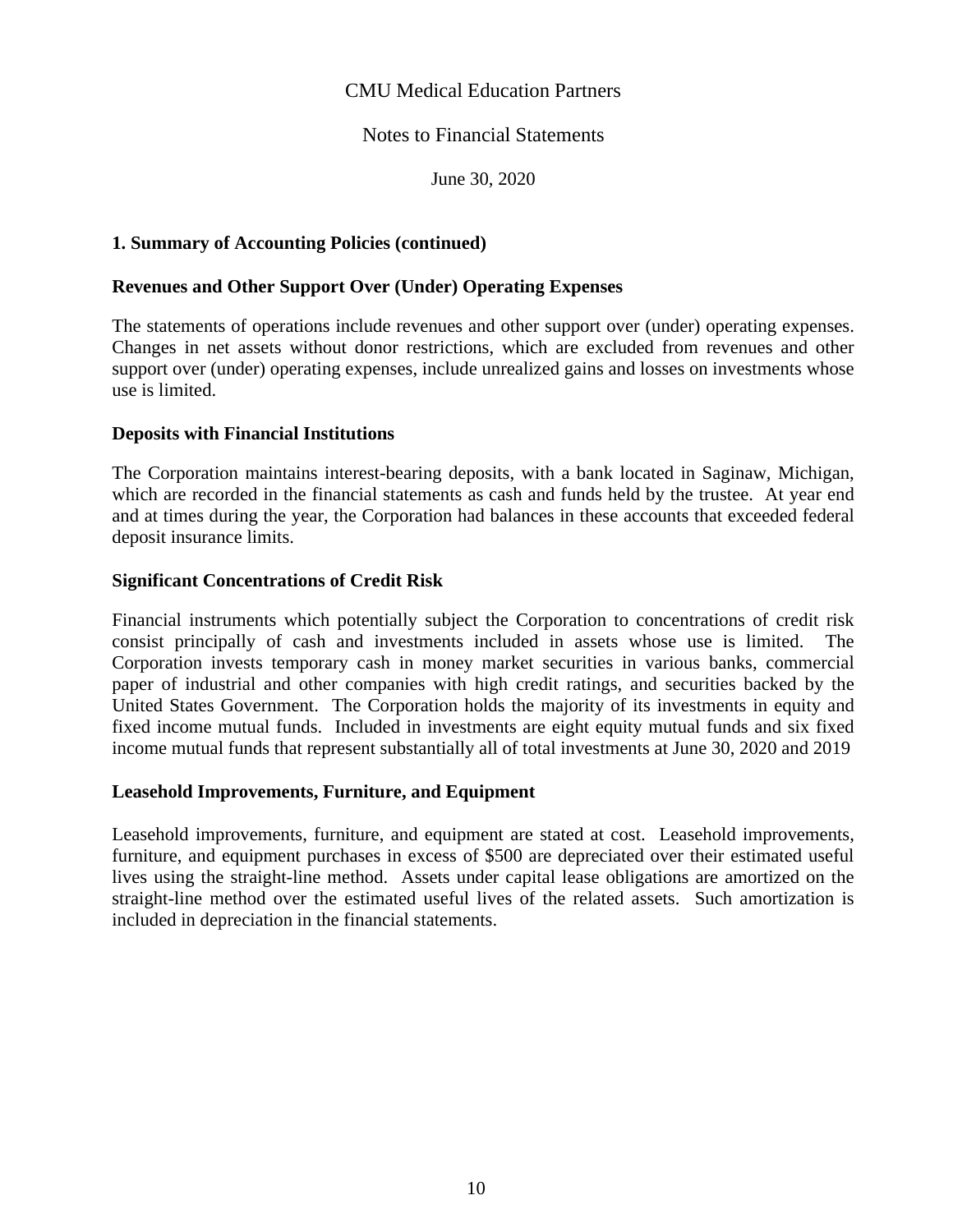# Notes to Financial Statements

June 30, 2020

### **1. Summary of Accounting Policies (continued)**

#### **Net Patient Service Revenue and Patient Accounts Receivable**

Patient service revenue is recorded when patient services are performed. The Corporation has agreements with third-party payors that provide for reimbursements to the Corporation at amounts different from its established rates. Contractual adjustments under third-party reimbursement programs represent the difference between the Corporation's established rates for services and amounts reimbursed by third-party payors.

Patient accounts receivable are recorded when patient services are performed. Patient accounts receivable are recorded at the Corporation's established rates with contractual adjustments, charity allowances, policy discounts, and the provision for uncollectible accounts deducted to arrive at net patient accounts receivable. The Corporation pursues collection of all past due accounts. Accounts are written off when they are deemed uncollectible.

The Corporation grants credit without collateral to its patients, most of whom are local residents and are insured under third-party payor agreements. Significant concentrations of accounts receivable at June 30, 2020 include Medicare (4.6%), Blue Cross (9.4%), Medicaid (31.0%), and other commercial insurers and self-pay (55.0%). Significant concentrations of accounts receivable at June 30, 2019 include Medicare (21.8%), Blue Cross (13.1%), Medicaid (20.1%), and other commercial insurers and self-pay (45.0%).

The allowance is calculated as a percentage of outstanding receivable balances for patient pay receivables and commercial insurance receivables. Percentages have been developed based on historical collection information. The allowance is increased by the provision charged to operations and reduced by charge-offs.

#### **Estimated Professional Liability**

The provision for estimated self-insured medical malpractice claims is management's estimates of the costs for both reported claims and claims incurred but not reported.

# **Advertising**

The Corporation expenses advertising costs as incurred. Advertising costs were approximately \$22,544 for the year ended June 30, 2020 and \$44,500 for the year ended June 30, 2019.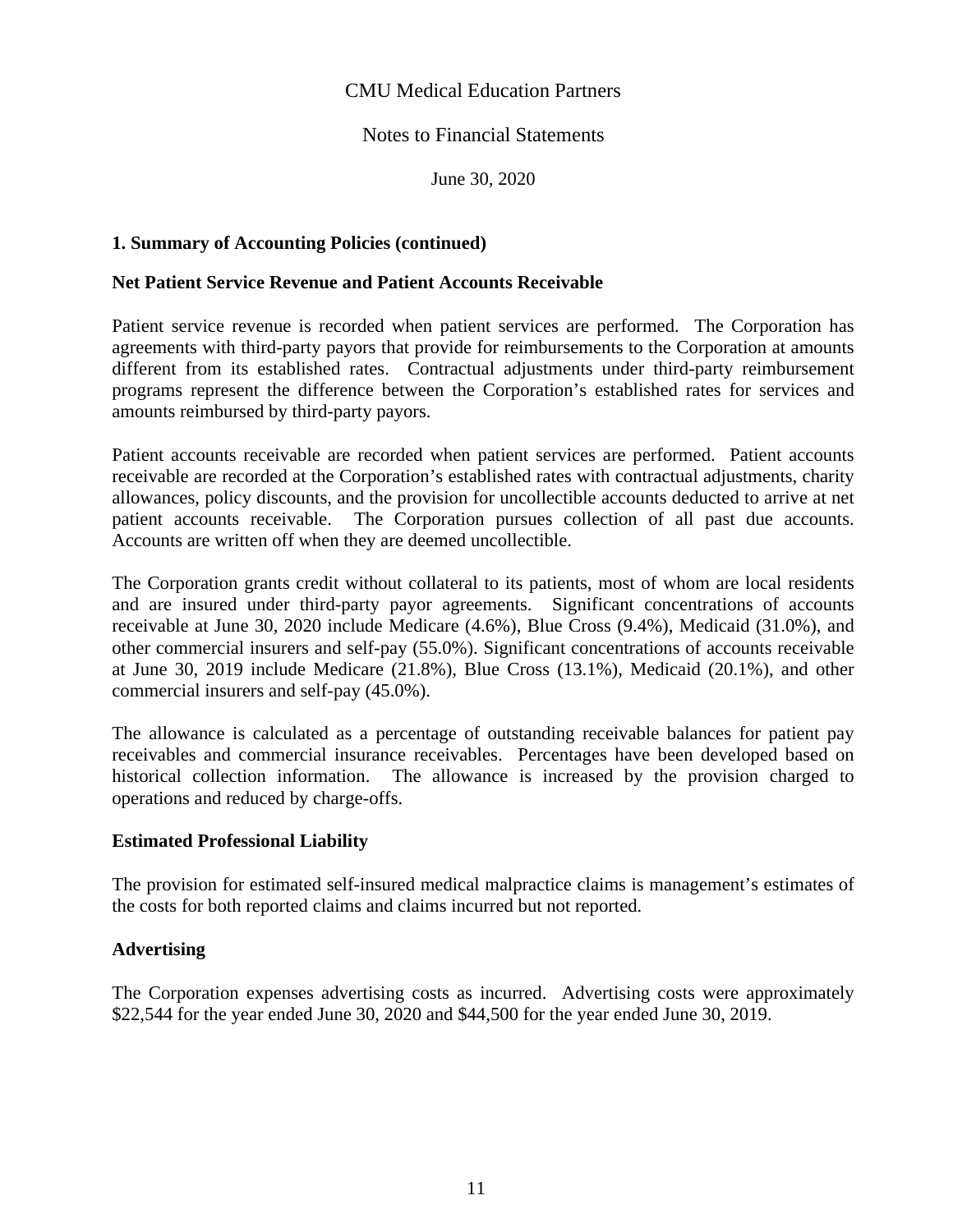### Notes to Financial Statements

June 30, 2020

#### **1. Summary of Accounting Policies (continued)**

#### **Functional Expenses**

The financial statements report certain expense categories that are attributable to more than one healthcare service or support function. Therefore, these expenses require an allocation on a reasonable basis that is consistently applied. Costs not directly attributable to a function are allocated as shown below:

| <b>Expense</b>                        | <b>Method of Allocation</b> |
|---------------------------------------|-----------------------------|
| Salaries, payroll taxes, and benefits | Time and effort             |
| Facility and equipment                | Relative program activity   |
| Consumable supplies                   | Relative program activity   |
| Consulting and contractual services   | Relative program activity   |
| Insurance                             | Relative program activity   |
| Depreciation                          | Relative program activity   |
| Other expenses                        | Relative program activity   |

#### **Reclassifications**

Certain prior year amounts have been reclassified to conform to the current year presentation.

#### **New Accounting Pronouncement**

In November 2016, FASB issued Accounting Standards Update (ASU) 2016-18, *Statement of Cash Flows (Topic 230) – Restricted Cash*. The update requires that amounts generally described as restricted cash and restricted cash equivalents be included with cash and cash equivalents when reconciling the beginning-of-period and end-of-period total amounts shown on the statement of cash flows. The Corporation has adjusted the presentation of the statement of cash flows accordingly. The ASU has been applied retrospectively to all periods presented.

#### **Subsequent Events**

Subsequent events have been evaluated through August 19, 2020 as part of the annual audit of the Corporation's financial statements. This is also the date the financial statements were available to be issued.

The current Coronavirus pandemic has had an economic impact on the United States and the international community and has disrupted the Corporation's operations. The long-term effect of this event cannot be determined.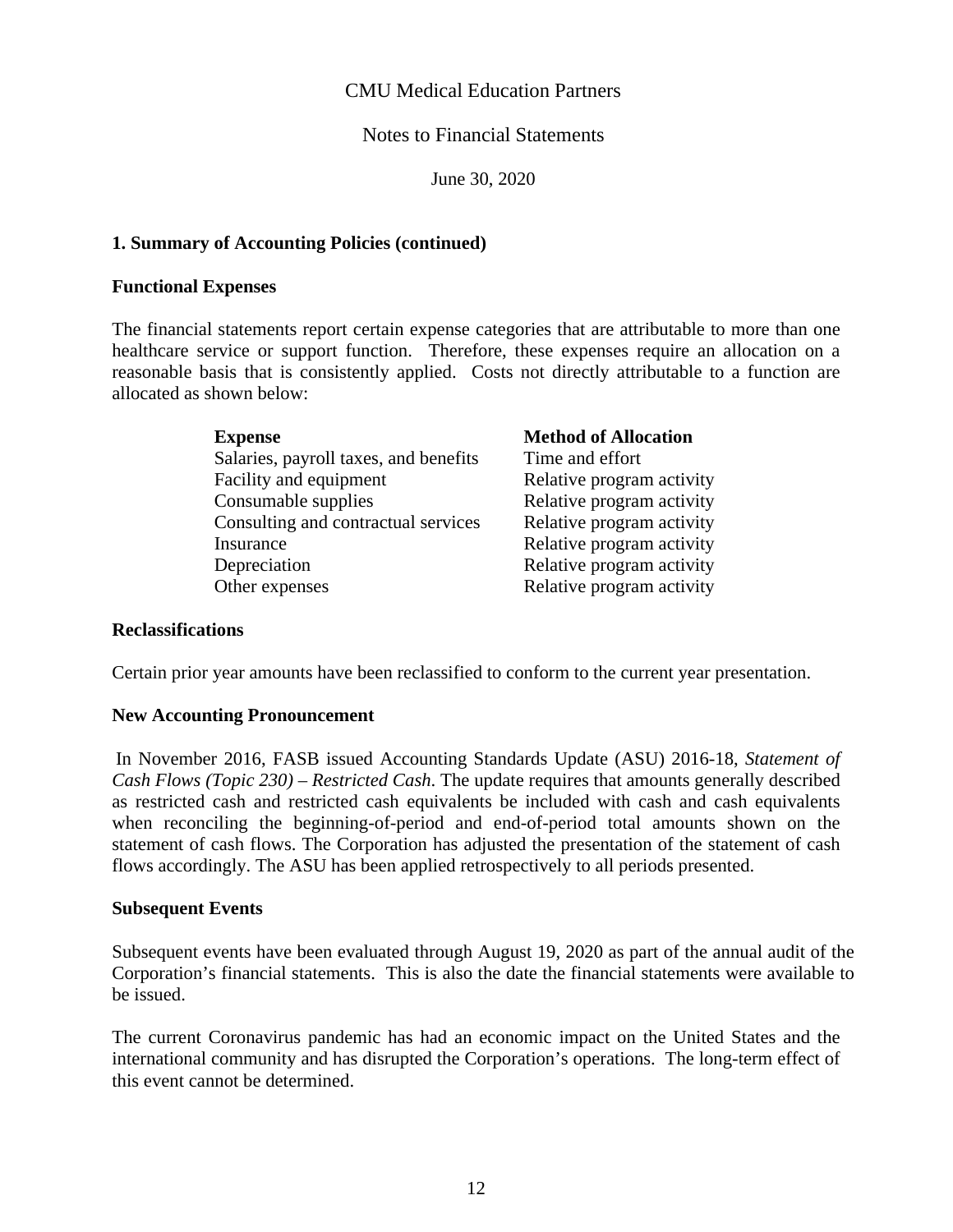#### Notes to Financial Statements

June 30, 2020

#### **2. Liquidity and Availability**

The Corporation has financial assets available within one year of the balance sheet date to meet cash needs for general expenditures as shown in the table below. None of the financial assets are subject to donor or other contractual restrictions that make them unavailable for general expenditure within one year of the balance sheet date. The Corporation has a policy to structure its financial assets to be available as its general expenditures, liabilities, and other obligations come due. Financial assets as of June 30 include the following:

|                                                         | 2020        | 2019        |
|---------------------------------------------------------|-------------|-------------|
|                                                         |             |             |
| Cash                                                    | \$9,106,795 | \$2,296,565 |
| Patient accounts receivable                             | 488,451     | 1,083,972   |
| Other receivables                                       | 490,049     | 678,847     |
| Related party receivables                               | 599,031     | 1,091,731   |
| Investments                                             | 815,760     | 848,563     |
| Medical education funding receivable.                   |             | 1,584,462   |
| Total financial assets                                  | 11,500,086  | 7,584,140   |
| Less amounts not available to be used within one year:  |             |             |
| Assets whose use is limited                             | 121,088     | 848,563     |
| Expected repayment of note payable                      | 5,049,500   |             |
| Medical education funding receivable                    |             | 1,584,462   |
|                                                         |             |             |
| Financial assets available to meet general expenditures |             |             |
| over the next twelve months                             | \$6,329,498 | \$5,151,115 |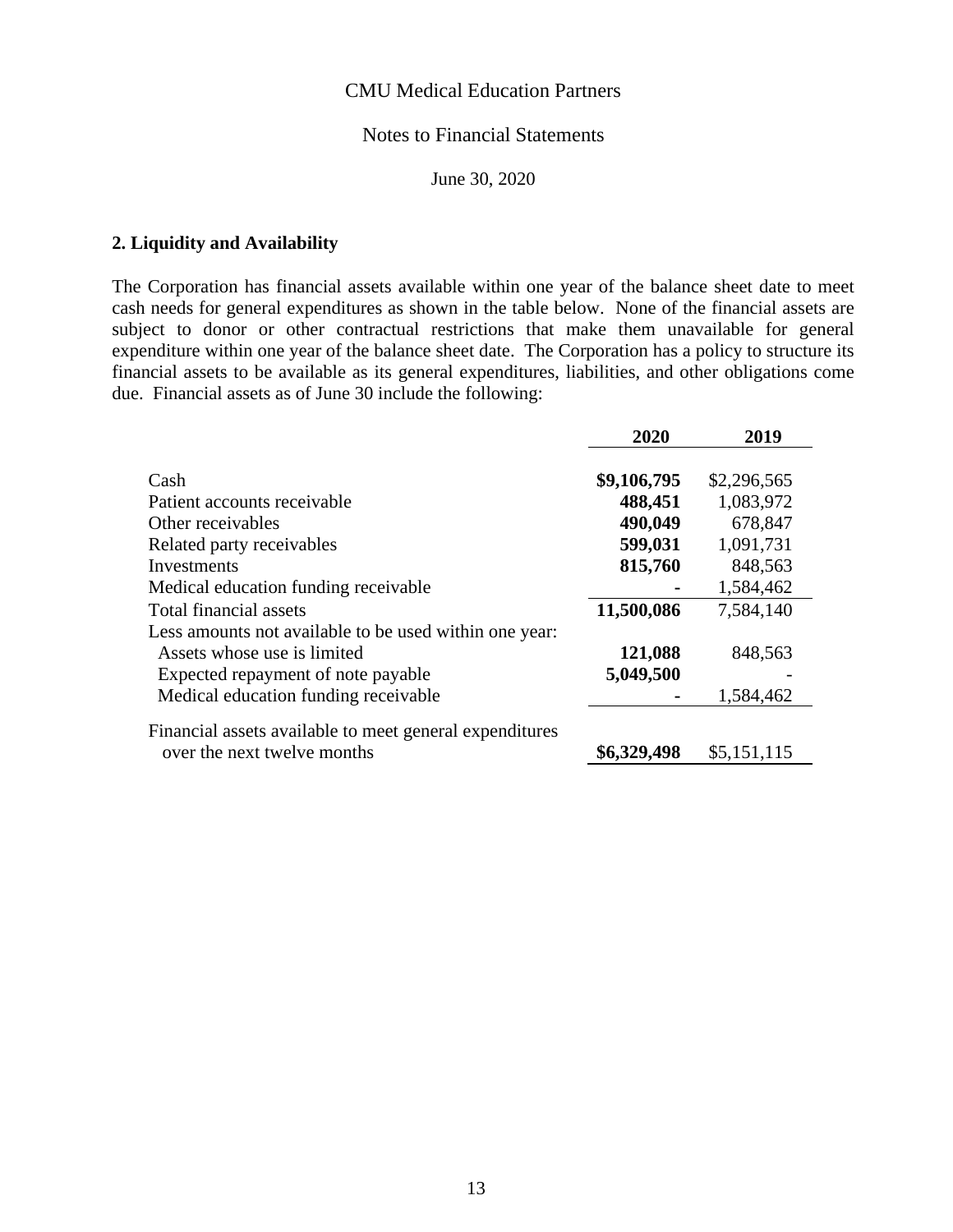# Notes to Financial Statements

June 30, 2020

#### **3. Patient Accounts Receivable**

The detail of patient accounts receivable is as follows:

| <b>June 30, 2020</b>             |                |                  |               |
|----------------------------------|----------------|------------------|---------------|
| <b>Department</b>                | <b>Patient</b> | <b>Insurance</b> | <b>Total</b>  |
| <b>Family Practice</b>           | \$75,889       | \$<br>158,701    | 234,590<br>\$ |
| <b>OB/GYN</b>                    | 134,250        | 387,712          | 521,962       |
| <b>Internal Medicine</b>         | 54,040         | 200,339          | 254,379       |
| Pediatrics                       | 76,274         | 134,020          | 210,294       |
| Colony                           | 13,156         | 58,195           | 71,351        |
| Surgery                          | 301,602        | 850,053          | 1,151,655     |
| Psychiatry                       | 7,367          | 23,100           | 30,467        |
| Child/Adolescent Psychiatry      |                | 649              | 649           |
| Subtotal                         | 662,578        | 1,812,769        | 2,475,347     |
| Unapplied payments               |                | (489, 840)       | (489, 840)    |
| Subtotal                         | 662,578        | 1,322,929        | 1,985,507     |
| Less:                            |                |                  |               |
| Contractual allowances           |                | 1,066,113        | 1,066,113     |
| Allowance for doubtful accounts  | 430,943        |                  | 430,943       |
| Net patient accounts receivable. | \$231,635      | \$<br>256,816    | \$488,451     |

As of June 30, 2020, unapplied payments of \$489,840 had been collected from third-party payors for which specific patient accounts were not yet identified.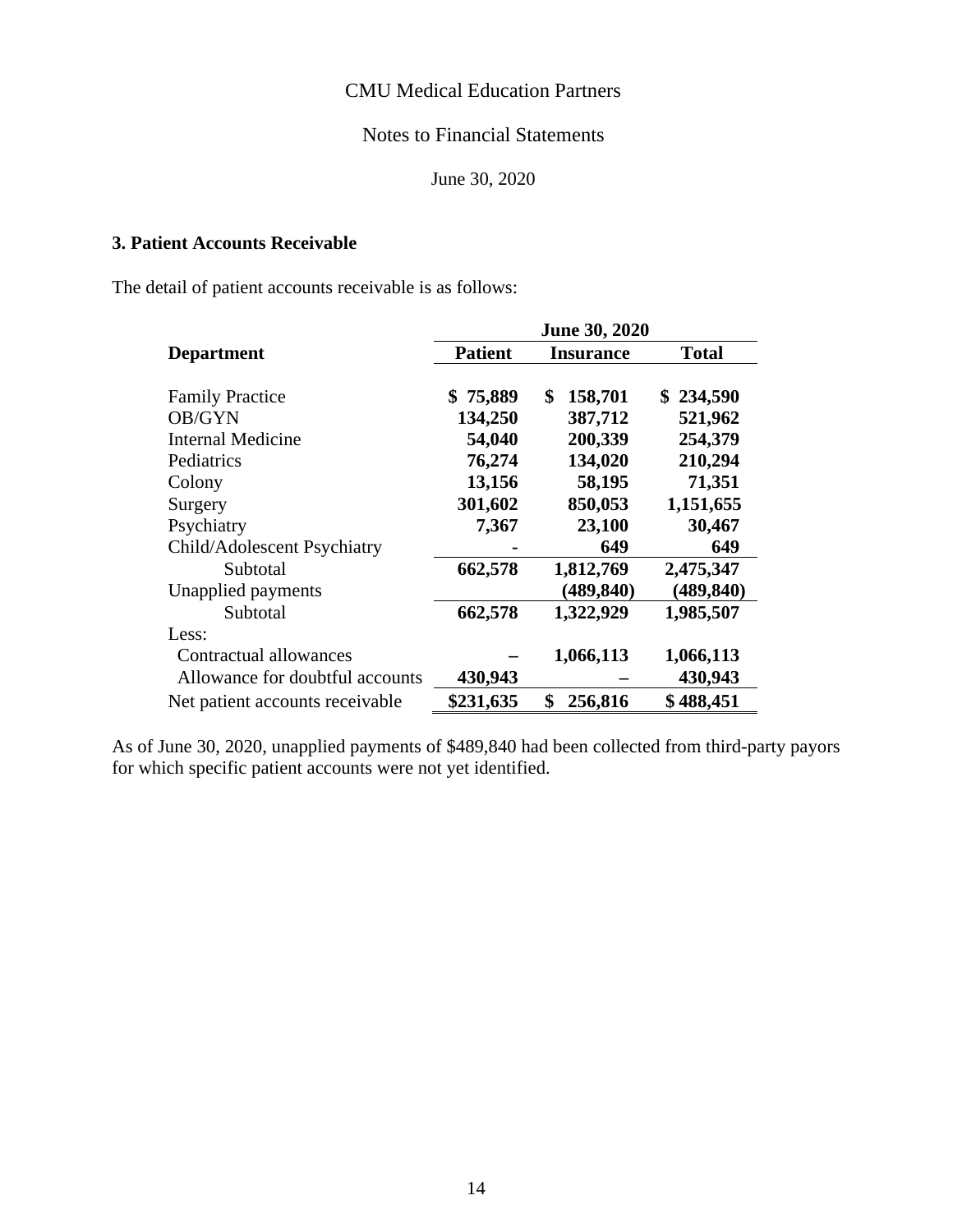# Notes to Financial Statements

June 30, 2020

# **3. Patient Accounts Receivable (continued)**

|                                 | June 30, 2019  |                  |               |  |
|---------------------------------|----------------|------------------|---------------|--|
| <b>Department</b>               | <b>Patient</b> | <b>Insurance</b> | <b>Total</b>  |  |
|                                 |                |                  |               |  |
| <b>Family Practice</b>          | 66,722<br>S.   | 191,905<br>\$    | 258,627<br>S. |  |
| OB/GYN                          | 137,141        | 389,692          | 526,833       |  |
| <b>Internal Medicine</b>        | 33,383         | 199,997          | 233,380       |  |
| Pediatrics                      | 67,851         | 243,716          | 311,567       |  |
| Colony                          | 10,224         | 86,633           | 96,857        |  |
| Surgery                         | 214,549        | 998,805          | 1,213,354     |  |
| Psychiatry                      | 9,453          | 33,824           | 43,277        |  |
| Subtotal                        | 539,323        | 2,144,572        | 2,683,895     |  |
| Unapplied payments              |                | (85,044)         | (85,044)      |  |
| Subtotal                        | 539,323        | 2,059,528        | 2,598,851     |  |
| Less:                           |                |                  |               |  |
| Contractual allowances          |                | 1,195,450        | 1,195,450     |  |
| Allowance for doubtful accounts | 319,429        |                  | 319,429       |  |
| Net patient accounts receivable | \$219,894      | \$<br>864,078    | \$1,083,972   |  |

As of June 30, 2019, unapplied payments of \$85,044 had been collected from third-party payors for which specific patient accounts were not yet identified.

# **4. Property and Equipment**

Property and equipment includes leasehold improvements, furniture, and equipment.

|                                | June 30     |             |  |
|--------------------------------|-------------|-------------|--|
|                                | 2020        | 2019        |  |
| Total property and equipment   | \$6,515,602 | \$6,194,121 |  |
| Less: accumulated depreciation | 4,941,542   | 4,559,791   |  |
|                                | \$1,574,060 | \$1,634,330 |  |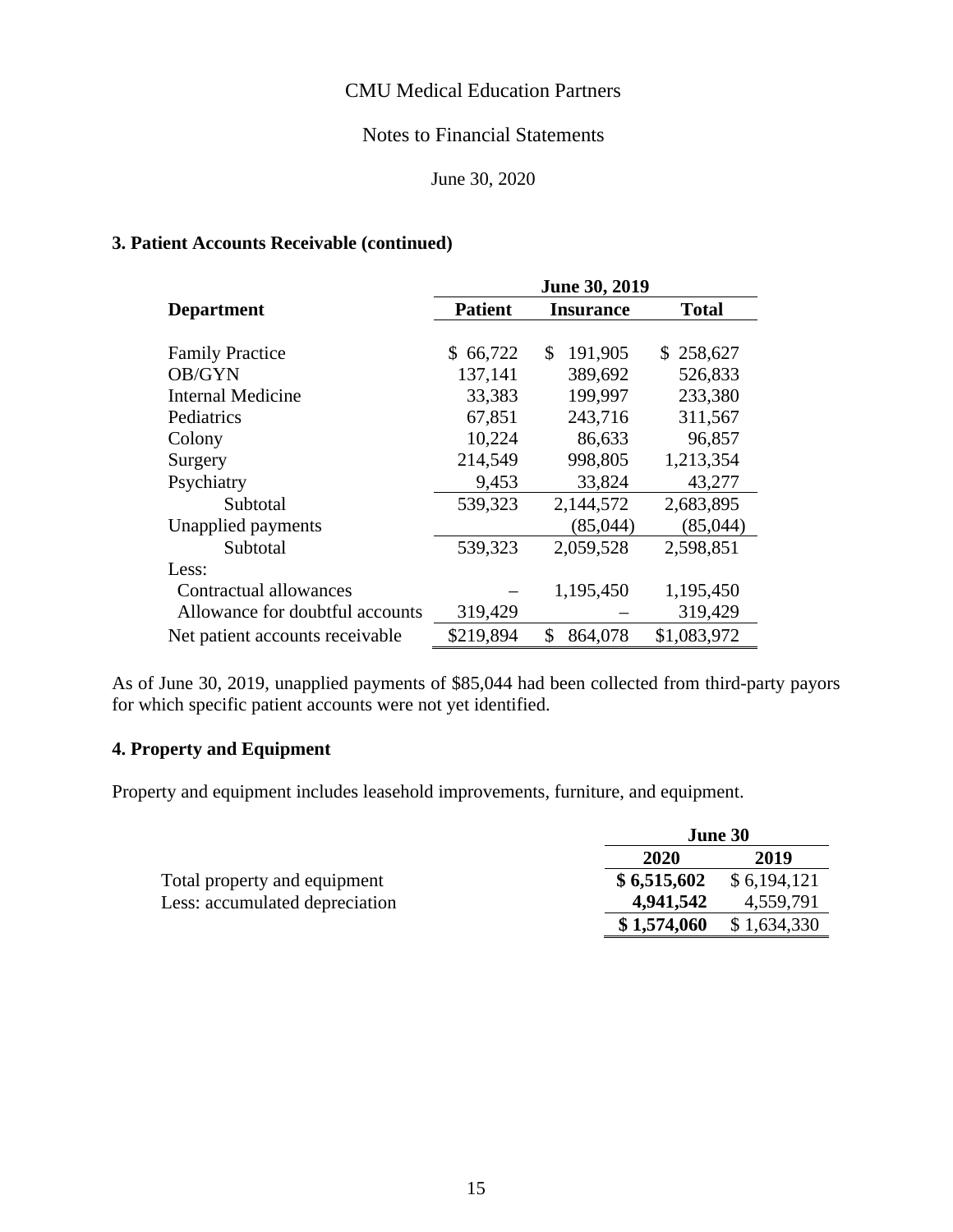# Notes to Financial Statements

June 30, 2020

#### **5. Investments**

The composition of assets whose use is limited at June 30 is as follows:

|                     | 2020    |              | 2019    |              |  |  |  |  |  |  |  |  |  |  |  |  |  |  |  |  |  |  |  |  |  |  |  |  |  |      |
|---------------------|---------|--------------|---------|--------------|--|--|--|--|--|--|--|--|--|--|--|--|--|--|--|--|--|--|--|--|--|--|--|--|--|------|
|                     |         | Fair         |         |              |  |  |  |  |  |  |  |  |  |  |  |  |  |  |  |  |  |  |  |  |  |  |  |  |  | Fair |
|                     | Cost    | <b>Value</b> | Cost    | <b>Value</b> |  |  |  |  |  |  |  |  |  |  |  |  |  |  |  |  |  |  |  |  |  |  |  |  |  |      |
| Cash and short-term |         |              |         |              |  |  |  |  |  |  |  |  |  |  |  |  |  |  |  |  |  |  |  |  |  |  |  |  |  |      |
| investments         | 19,012  | 19,012       | 28,935  | 28,935       |  |  |  |  |  |  |  |  |  |  |  |  |  |  |  |  |  |  |  |  |  |  |  |  |  |      |
| Mutual funds:       |         |              |         |              |  |  |  |  |  |  |  |  |  |  |  |  |  |  |  |  |  |  |  |  |  |  |  |  |  |      |
| Equities            | 239,962 | 460,035      | 242,775 | 472,021      |  |  |  |  |  |  |  |  |  |  |  |  |  |  |  |  |  |  |  |  |  |  |  |  |  |      |
| Fixed income        | 308,826 | 336,713      | 286,707 | 296,567      |  |  |  |  |  |  |  |  |  |  |  |  |  |  |  |  |  |  |  |  |  |  |  |  |  |      |
|                     | 567,800 | 815,760      | 558,417 | 797,523      |  |  |  |  |  |  |  |  |  |  |  |  |  |  |  |  |  |  |  |  |  |  |  |  |  |      |

Fair values of assets and liabilities measured on a recurring basis at June 30, 2020 and 2019 are as follows:

|                      |                   | <b>Fair Value Measurements at Reporting Date Using</b> |                    |                     |  |
|----------------------|-------------------|--------------------------------------------------------|--------------------|---------------------|--|
|                      |                   | <b>Quoted Prices in</b>                                | <b>Significant</b> |                     |  |
|                      |                   | <b>Active Markets</b>                                  | <b>Other</b>       | <b>Significant</b>  |  |
|                      |                   | for Identical                                          | <b>Observable</b>  | <b>Unobservable</b> |  |
|                      |                   | <b>Assets/Liabilities</b>                              | <b>Inputs</b>      | <b>Inputs</b>       |  |
|                      | <b>Fair Value</b> | (Level 1)                                              | (Level 2)          | (Level 3)           |  |
| <b>June 30, 2020</b> |                   |                                                        |                    |                     |  |
| Cash and short-term  |                   |                                                        |                    |                     |  |
| investments          | \$19,012          | 19,012<br>S.                                           |                    |                     |  |
| <b>Mutual funds</b>  | 796,748           | 796,748                                                |                    |                     |  |
|                      | \$815,760         | \$815,760                                              | \$                 |                     |  |
| June 30, 2019        |                   |                                                        |                    |                     |  |
| Cash and short-term  |                   |                                                        |                    |                     |  |
| investments          | 28,935            | 28,935                                                 |                    |                     |  |
| Mutual funds         | 768,588           | 768,588                                                |                    |                     |  |
|                      | \$797,523         | \$797,523                                              | \$                 |                     |  |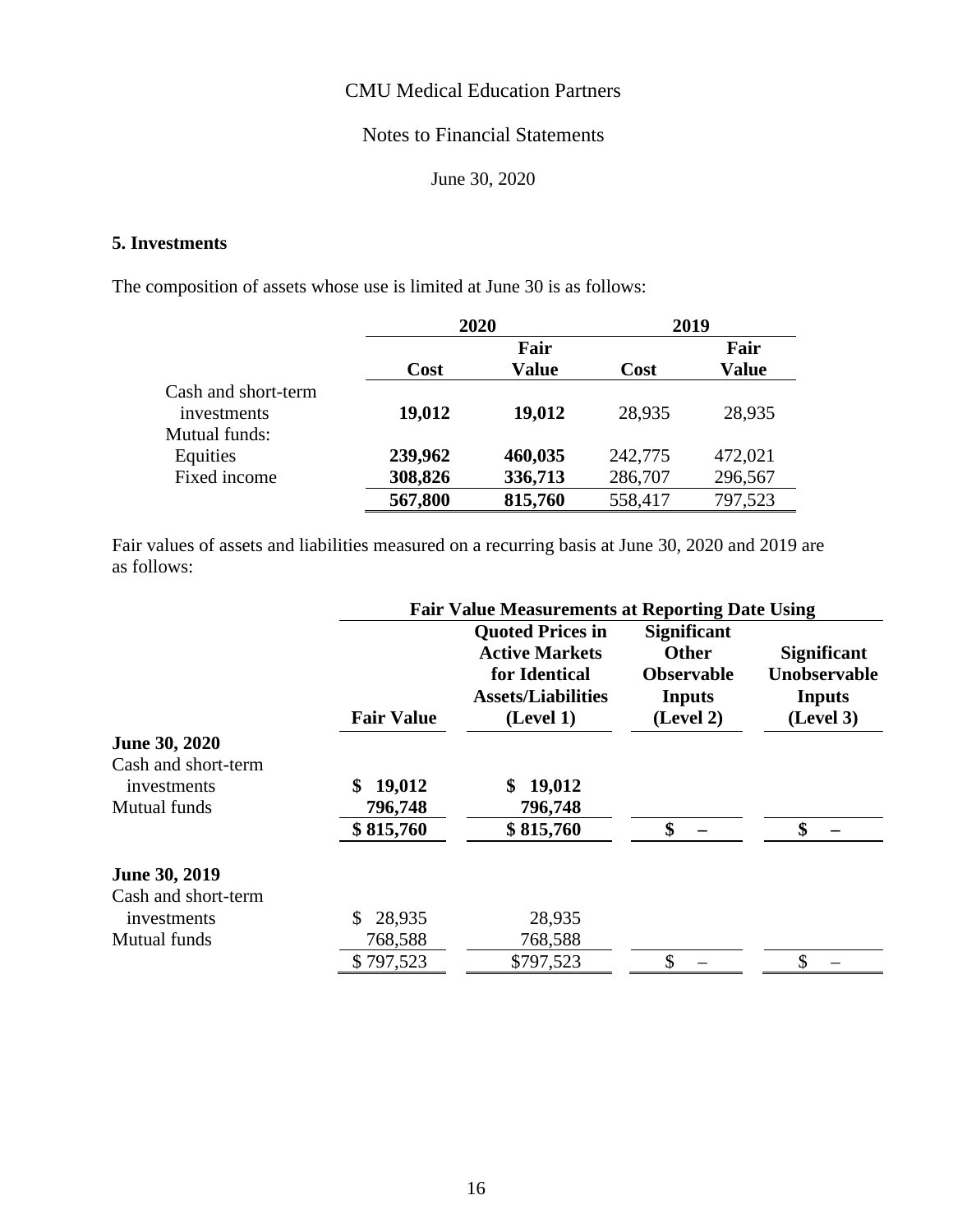#### Notes to Financial Statements

June 30, 2020

#### **6. Medical Educational Funding Receivable**

The master affiliation agreement between St. Mary's and Covenant (the Hospitals) that was in effect through June 30, 2020 and similar previous master affiliations provided for 100% of the direct graduate medical education (DGME), indirect medical education (IME), and other graduate medical education (GME) funding received by the Hospitals to pass through to the Corporation. An independent firm (The Rybar Group) had been hired to review hospital cost report information and provide a report on filed cost report amounts.

Under the terms of the master affiliation agreement that ended June 30, 2020, the Hospitals had agreed to pay the Corporation their proportionate share of funding shortfall within 30 days of receipt of the final cost report. Similarly, the Corporation had agreed to pay the Hospitals any excess funding within 30 days of receipt of the final cost report.

In anticipation of the provisions under that new Master Affiliation Agreement that is effective July 1, 2020, the Corporate Members decided to waive payment of the outstanding medical education funding receivable. The adjustment to record the waiver of the receivable is included as an expense for the year ended June 30, 2020.

|                                   | St. Mary's | <b>Covenant</b> | <b>Total</b> |
|-----------------------------------|------------|-----------------|--------------|
| <b>Fiscal year ending June 30</b> |            |                 |              |
| 2011                              | \$631,404  | \$<br>577,344   | \$1,208,748  |
| 2012                              | (145, 857) | 648,600         | 502,743      |
| 2013                              | (297, 406) | 147,974         | (149, 432)   |
| 2014                              | 45,475     | (392, 822)      | (347, 347)   |
| 2015                              | 294,880    | (613,318)       | (318, 438)   |
| 2016                              | 204,511    | 44,398          | 248,909      |
| 2017                              | (290, 692) | 1,167,835       | 877,143      |
| 2018                              | (168, 162) | 821,907         | 653,745      |
| 2019                              | 303,028    | 166,308         | 469,336      |
| Rural hospital consulting cost    | (230, 844) | (80,000)        | (310, 844)   |
|                                   | 346,337    | 2,488,226       | 2,834,563    |
| Allowance                         | (222, 811) | (1,027,290)     | (1,250,101)  |
| Net receivable                    | \$123,526  | \$1,460,936     | \$1,584,462  |

For the previous year ended June 30, 2019, the allocation of the receivable was as follows:

The Corporation recognized a total allowance of approximately \$1,250,000 in 2019 in anticipation of a variance between filed and final audited cost reports.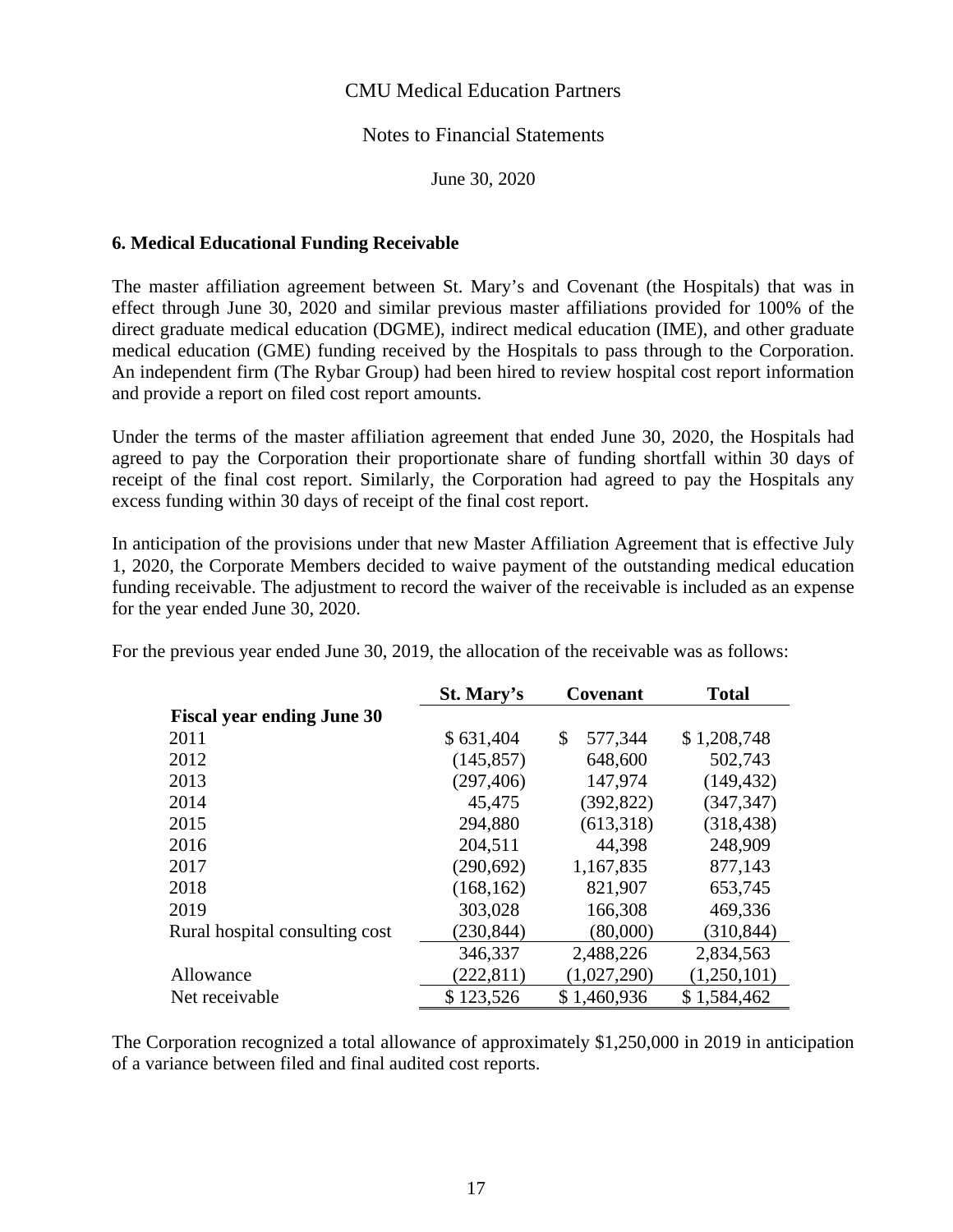### Notes to Financial Statements

June 30, 2020

### **7. Related Party Receivables and Payables**

Related party receivables include the following amounts at June 30:

|            | 2020           | 2019        |
|------------|----------------|-------------|
| St. Mary's | \$336,283      | \$373,017   |
| Covenant   | 262,748        | 292,129     |
| <b>CMU</b> | $\blacksquare$ | 426,585     |
| Total      | \$599,031      | \$1,091,731 |

Related party payables include the following amounts at June 30:

|            |    | 2020           |  | 2019      |  |
|------------|----|----------------|--|-----------|--|
| <b>CMU</b> |    |                |  |           |  |
|            | ۰D | $\blacksquare$ |  | \$265,678 |  |

#### **8. Note Payable**

On April 21, 2020, the Corporation secured borrowings in the amount of \$5,049,500 through the Paycheck Protection Program (PPP), obtained through the federal Coronavirus Aid, Relief, and Economic Security Act (CARES Act). The loan is payable in 18 monthly installments of \$282,754 beginning November 21, 2020 and is subject to a 1% interest on the unpaid balance. There are certain provisions with the PPP which permit an organization to have its loan fully or partially forgiven based on specific stipulations within the agreement. The Corporation expects to qualify for those stipulations and have the loan fully forgiven. Any remaining loan balance would be repaid within one year.

#### **9. Money Accumulation Pension Plan**

In 1974, the Corporation established a money accumulation pension plan for all eligible employees. Any employee who has completed more than 1,000 hours of service and has attained the age of 21 is eligible to participate.

The Corporation contributed 4 percent of the participants' pay into the program for each of the years ended June 30, 2020 and 2019. The cost to the Corporation was approximately \$585,831 for the year ended June 30, 2020 and \$555,000 for the year ended June 30, 2019.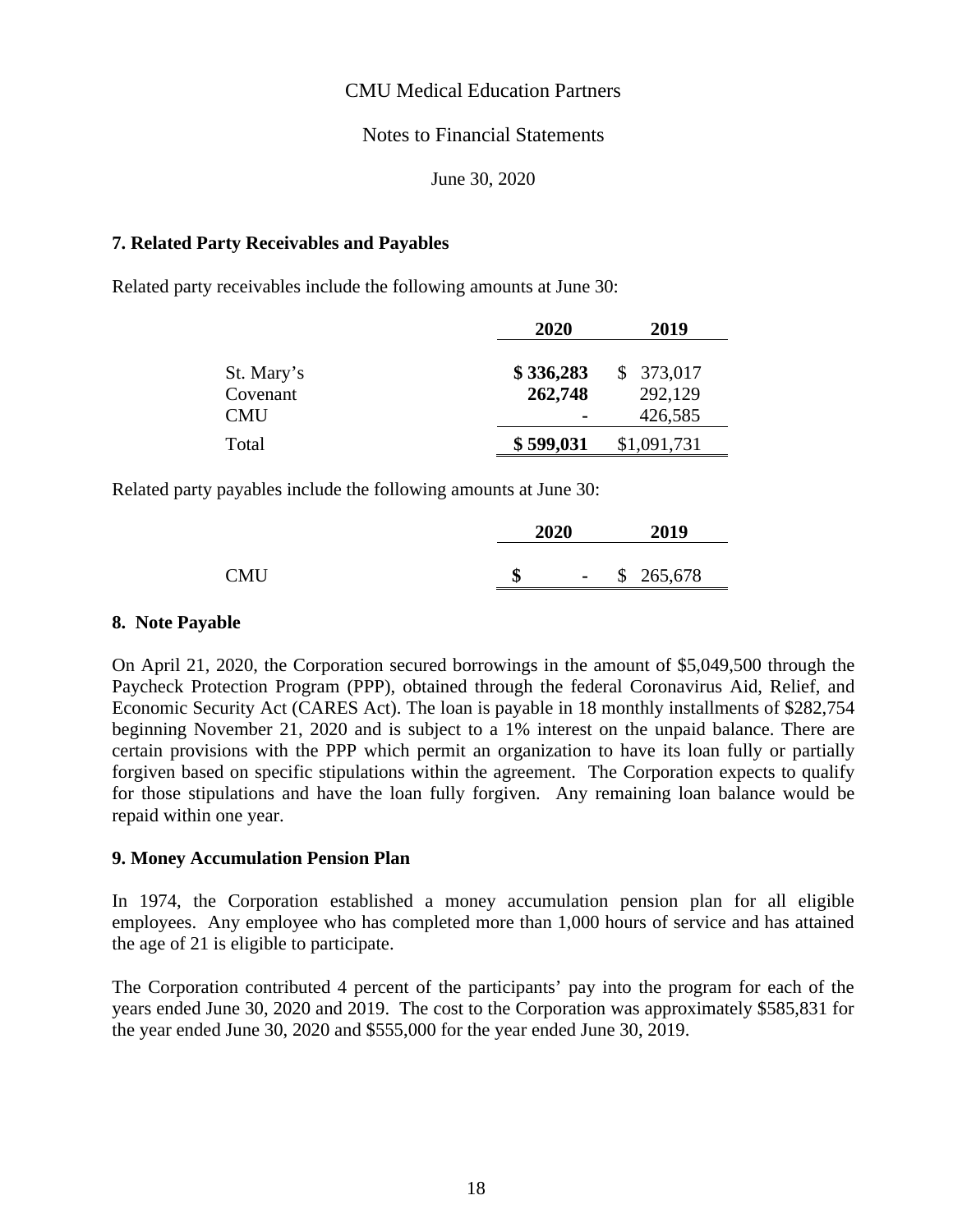#### Notes to Financial Statements

June 30, 2020

#### **10. Lease Commitments**

During 2013, the Corporation entered into a 30-year lease agreement with Covenant for the occupancy of a portion of the Clinical Arts and Education Center, that has been occupied by the Corporation since 1978. Under the terms of the lease, the Corporation pays Covenant \$1 annually. Management of the Corporation has estimated that the fair value of the lease is approximately \$600,600 per year. For each of the years ended June 30, 2020 and 2019, \$600,600 is recorded as contribution revenue (included in other revenue) with an equal amount recorded as facility expense.

During September 2018, the Corporation entered into a 5-year lease agreement with the Dr. Samuel Shaheen Family Foundation (Foundation) for the occupancy of the premises located at 5421 Colony Dr. N., Saginaw, Michigan. Under the terms of the lease, the fair market rental for this premises is \$4,241 monthly, however, the terms state that the Corporation will pay the Foundation \$1 annually for the entire initial term of the lease. For the years ended June 30, 2020 and 2019, \$42,000 is recorded as contribution revenue (included in other revenue) with an equal amount recorded as facility expense.

In 2003, the Corporation began a 10-year lease agreement with SSP Associates upon the completion of construction for the occupancy of an office complex in Saginaw, Michigan. The Corporation exercised renewal options for an additional 15 years and covers the period through January 2028. In 2013, the Corporation entered into a 15-year lease with MSA Ventures II LLC for commercial office space in Saginaw, Michigan. In 2017, the Corporation began a 10-year lease agreement with Central Michigan University upon the completion of construction for the occupancy of a School of Medicine Building in Saginaw, Michigan. Total lease expense for multiyear non-cancelable and cancelable leases, not including the related party leases noted above, was approximately \$889,000 for the year ended June 30, 2020 and \$742,000 for the year ended June 30, 2019.

The future lease commitments as of June 30, 2020 for all leases are as follows:

| 2020-21    | 889,000     |
|------------|-------------|
| 2021-22    | 852,000     |
| 2022-23    | 840,000     |
| 2023-24    | 832,000     |
| 2024-25    | 828,000     |
| Thereafter | 2,541,000   |
|            | \$6,782,000 |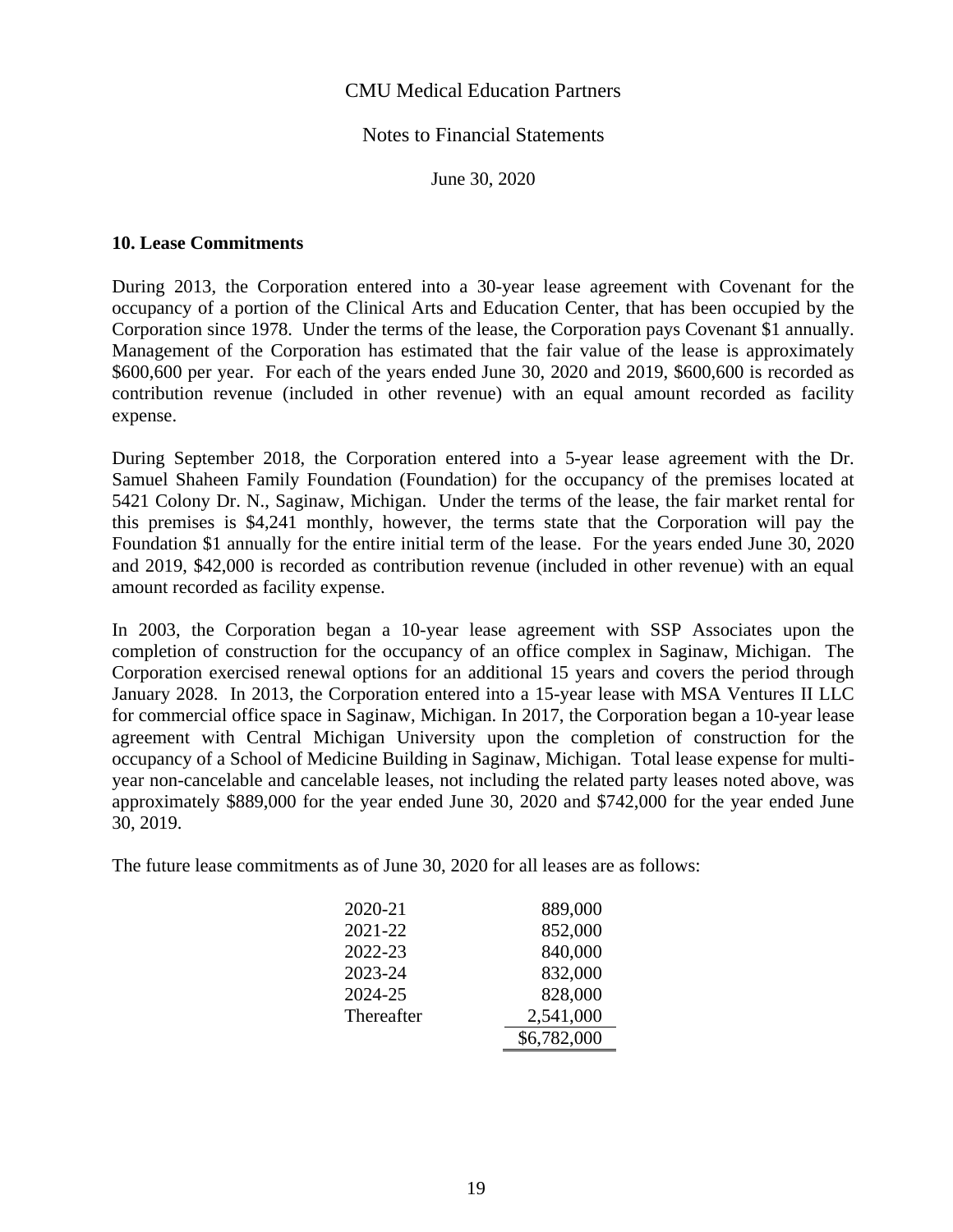# Notes to Financial Statements

June 30, 2020

# **11. Professional Liability Insurance**

The Corporation was self-insured for professional medical malpractice through December 31, 2010 for claims based on occurrences on or before December 31, 2010. Under that self-insurance program, the Corporation had:

- Determined aggregate limits of \$100,000/\$300,000 for residents and \$200,000/\$600,000 for doctors.
- Established a trust fund and placed the management of the fund with an independent fiduciary who has legal title to it and is responsible for its proper administration and control.

The estimated overfunding of liability at June 30 is as follows:

|                                                                | 2020        | 2019          |
|----------------------------------------------------------------|-------------|---------------|
| Estimated professional liability under self-insurance          | \$200,000   | \$200,000     |
| Less: investments set aside for professional liability funding | 815,760     | 788,418       |
| Estimated over funding of liability                            | \$(615,760) | \$ (588, 418) |

Claim losses based upon occurrences prior to July 1, 1986 remain insured under prior insurance policies subject to the policy limits.

Effective November 1, 2012, the Corporation purchased commercial insurance coverage for professional medical malpractice. Coverage consists of \$2,000,000 per occurrence with an annual aggregate to \$12,000,000.

Malpractice and other claims have been asserted against the Corporation by various claimants. Such claims are in various stages of processing and some may be litigated. Accordingly, management and counsel cannot determine the ultimate outcome of the actions commenced. In the opinion of management, all such matters are adequately covered by prior and existing insurance policies and the Self-Insurance Trust Fund.

#### **12. Claims and Contingencies**

The Corporation periodically is subject to claims and lawsuits that arise in the ordinary course of business. It is the opinion of management that, as of June 30, 2020, the disposition or ultimate resolution of such claims and lawsuits will not have an adverse material effect on the financial position of the Corporation.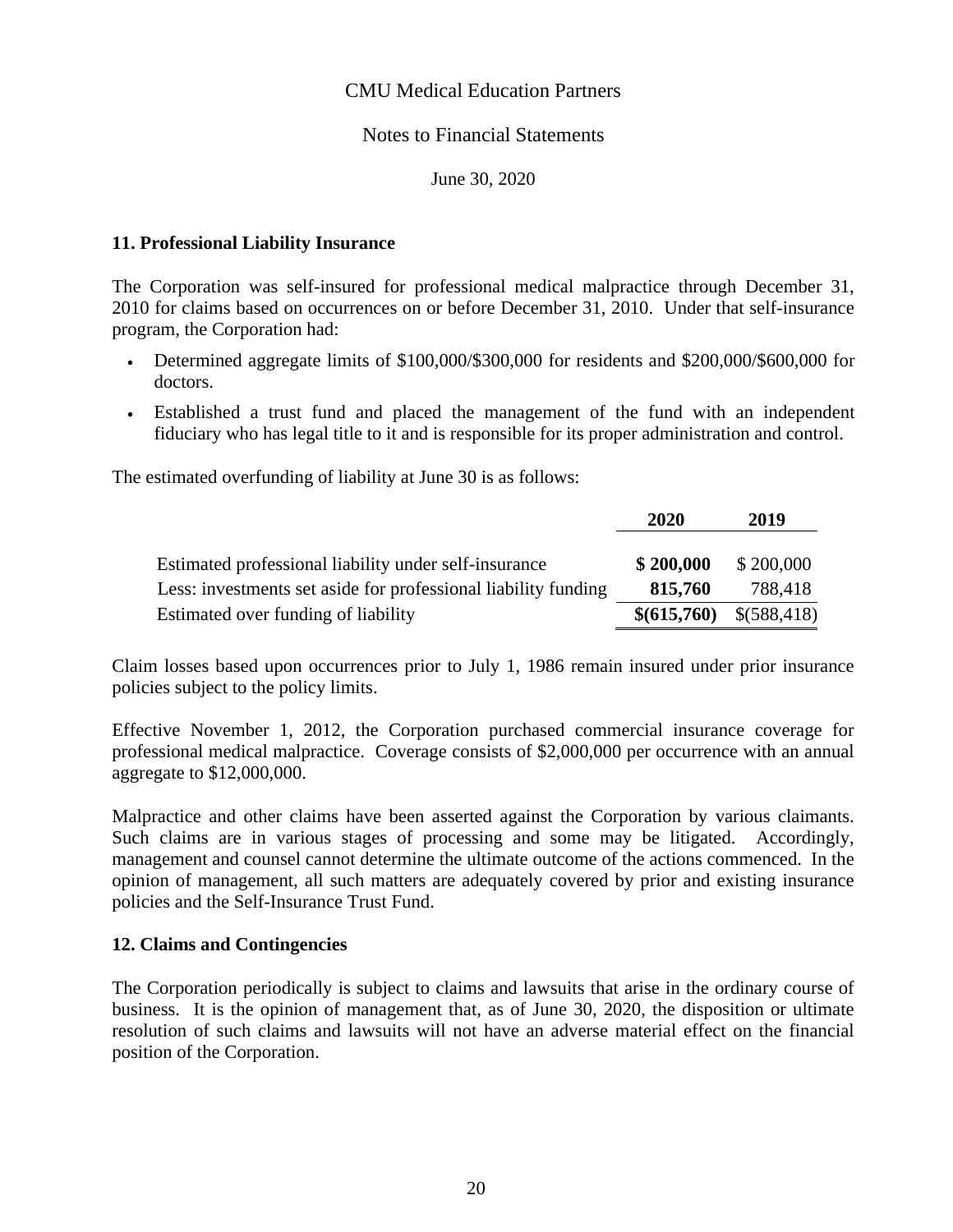# Notes to Financial Statements

June 30, 2020

#### **13. Net Assets**

There were no net assets with donor restrictions as of June 30, 2020 or June 30, 2019.

# **14. Functional Expenses**

The Corporation provides general health care services to residents within its geographic location. Operating expenses related to providing these services for the year ended June 30, 2020 are as follows:

|                                        | <b>Program Services</b>            |                           | <b>Support Services</b> |              |
|----------------------------------------|------------------------------------|---------------------------|-------------------------|--------------|
|                                        | <b>Clinical</b><br><b>Services</b> | <b>Education</b>          | Administration          | <b>Total</b> |
| <b>Operating expenses</b>              |                                    |                           |                         |              |
| Salaries, wages, and payroll taxes     | \$17,225,314                       | \$13,658,761              | \$1,473,884             | \$32,357,959 |
| Fringe benefits                        | 2,579,099                          | 2,866,855                 | 202,576                 | 5,648,530    |
| Other employee benefits                | 6,129                              | 18,314                    | 56,263                  | 80,706       |
| Recruiting                             | 211,235                            | 119,377                   | 35,529                  | 366,141      |
| <b>Clinical supplies</b>               | 685,973                            | 18,199                    | 543                     | 704,715      |
| Office supplies                        | 48,954                             | 11,573                    | 6,546                   | 67,073       |
| Educational supplies and services      | 14,577                             | 378,119                   | 26,095                  | 418,791      |
| Consulting and contractual<br>services | 934,678                            | 396,069                   | 214,885                 | 1,545,632    |
| Communications                         | 36,052                             | 1,060                     | 227,674                 | 264,786      |
| Continuing medical education           | 85,100                             | 292,725                   |                         | 377,825      |
| Education, conferences and travel      | 98,098                             | 357,203                   | 23,559                  | 478,860      |
| Grant expenses                         | 367,429                            |                           |                         | 367,429      |
| Insurance                              | 457,606                            | 366,910                   | 87,562                  | 912,078      |
| Facility and equipment                 | 546,643                            | 1,419,686                 | 90,163                  | 2,056,492    |
| Other expenses                         | 30,896                             | 28,583                    | 54,026                  | 113,504      |
| Depreciation                           | 36,956                             | 61,373                    | 283,424                 | 381,753      |
| Patient bad debt expense               | 224,655                            |                           |                         | 224,655      |
| Total operating expenses               |                                    | \$23,589,394 \$19,994,807 | \$2,782,729             | \$46,366,929 |